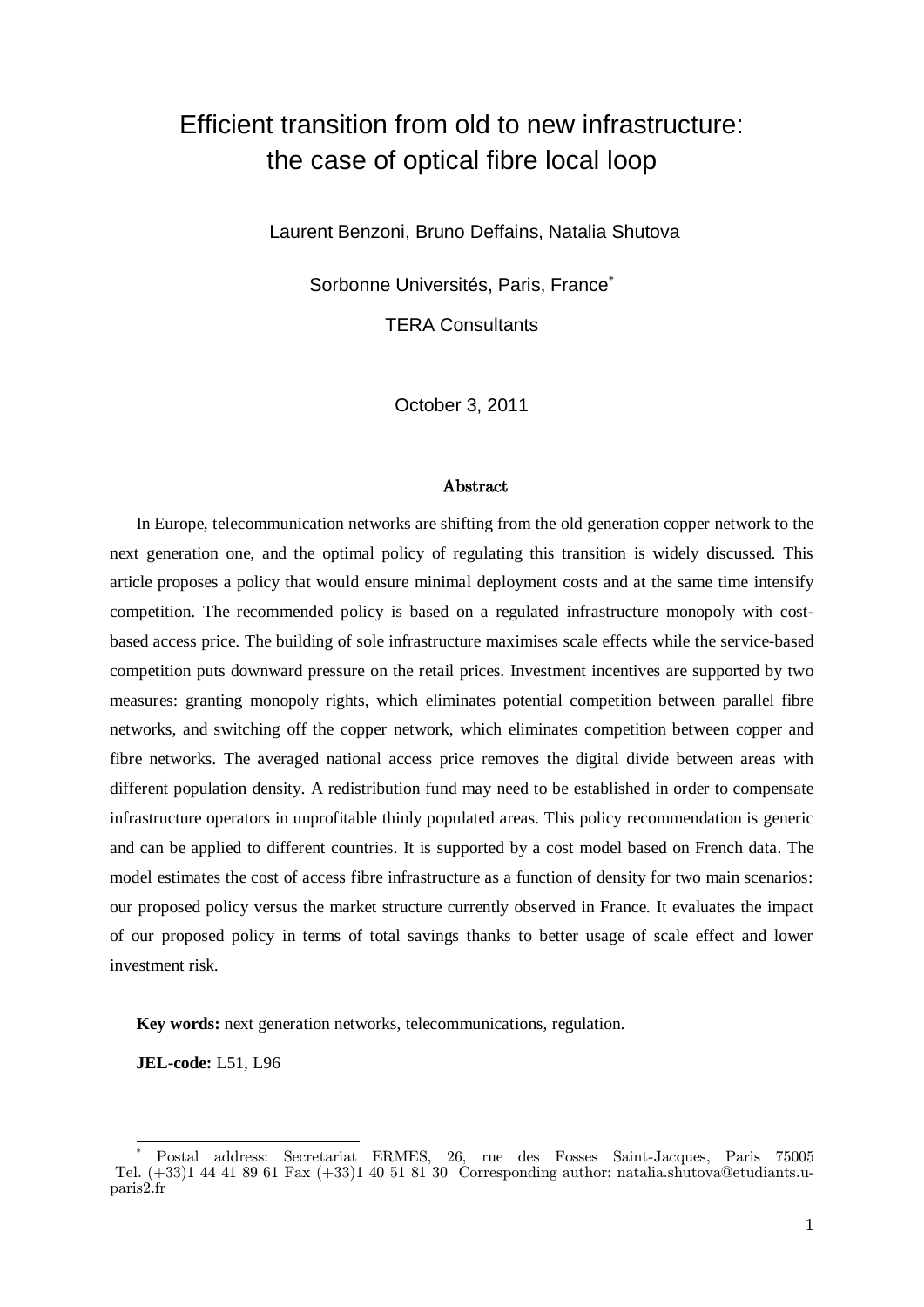# 1 Introduction

Telecommunication operators worldwide are currently deploying their next generation access networks. A crucial role of industry regulators is to determine a regulation pattern that will ensure quick transition from the old copper network to an optical fibre one. Determined at the early stage, such regulation pattern will provide dynamic consistency and policy commitment in future; also, it will allow to avoid future errors. Regulators, industry participants and economic theorists are actively discussing industry organisation that would promote the quickest spread of fibre technology to the benefit of final users. However, as of today, there is no consensus on how fibre should be regulated, and a wide array of policies is used by regulators in Europe and worldwide.

Concerning the scope and the strategy of fibre regulation, telecommunications regulators face the following questions:

- 1. Should the fibre deployment be regulated?
- 2. Should the regulation principles be uniform on the whole national territory, or, with national territory being heterogeneous, should it depend on each particular zone's characteristics?
- 3. To which extent should the regulation strategy depend on the historically formed market structure of broadband; should the rules be the same for the fixed telecommunications incumbent and new entrants?
- 4. What kind of measures should be taken:
	- a. imposing obligation of access (access to civil engineering allows an entrant to build a fibre network using the existing ducts; passive unbundled access – "black fibre" – does not include active electronic equipment; active or virtual unbundled access includes active electronic equipment);
	- b. regulating access price (even though regulators often agree on its cost orientation, the exact scope of costs may differ);
	- c. subsidizing deployment in uneconomical areas;
	- d. other remedies.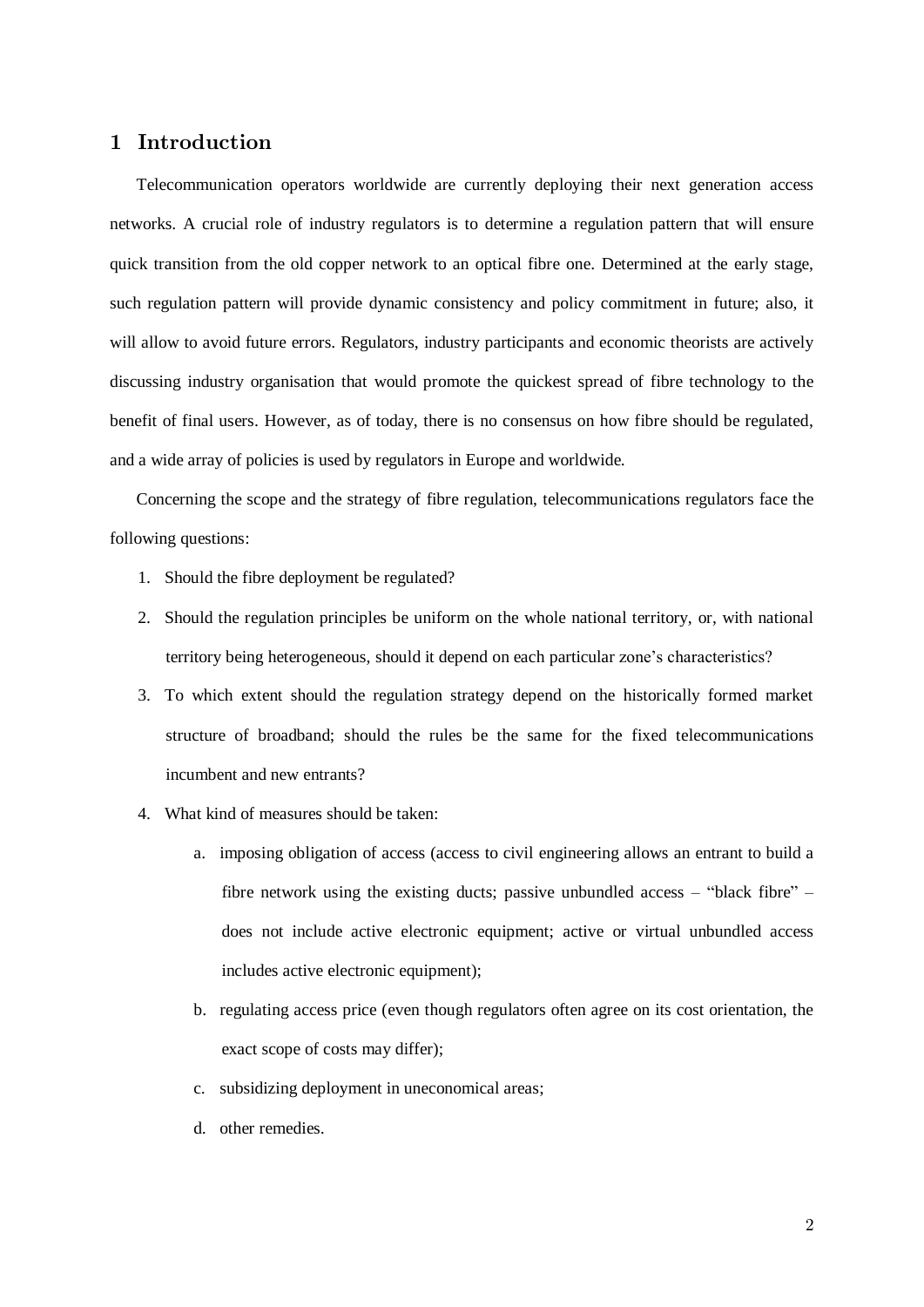A multiplicity of answers to these questions was proposed both in theoretical articles and in policy recommendations. Below we cite some of literature dealing with these questions and discuss their conclusions and proposed solutions.

Nitsche and Wiethaus (2009) construct a model of competition between and incumbent and an entrant. They compare four regulatory regimes:

• "LRIC" (long run incremental cost), where the deployment cost is compensated through access price only if NGN is successful (which happens with a certain probability);

• "FDC" (fully distributed cost), where the deployment cost is compensated through access price even if NGN is not successful (for example, through access price to the copper);

- Risk-sharing, where operators jointly develop a network and use it without access payment;
- Regulatory holiday, where no obligations are imposed.

Consumer surplus is determined by two factors: investment levels and competition degree. The risk sharing happens to be surplus maximising; it both incites investment and increases competition. FDC is the second best solution: even though competition may be lower than in LRIC, the level of investment is higher. Because of risk, LRIC induces low investment, and therefore appears to be less efficient. Regulatory holiday is the worst solution: even though it provides the best investment incentives, the consumer surplus is extracted by the monopoly.

There is a disadvantage of risk sharing solution that is not accounted for: a new entrant cannot use the infrastructure previously constructed by operators. So, it has a clear disadvantage of limited competition which is not taken into account in the model since no new operators are modelled. Moreover, the established oligopoly will lead to a high probability of tacit collusion.

Lebourge (2010) claims that infrastructure competition is the optimal market structure for fibre deployment. He explains that such competition will lead to strong innovation, high service penetration and coverage. We claim that the effect of innovation and new technology is insignificant. First, the scope for innovation is very low in fibre local loop. One needs to distinguish between active and passive network elements: if the former are indeed subject to strong technological progress, the latter mainly consist of fibre cable costs and labour costs that do not decrease. Second, there is a mechanism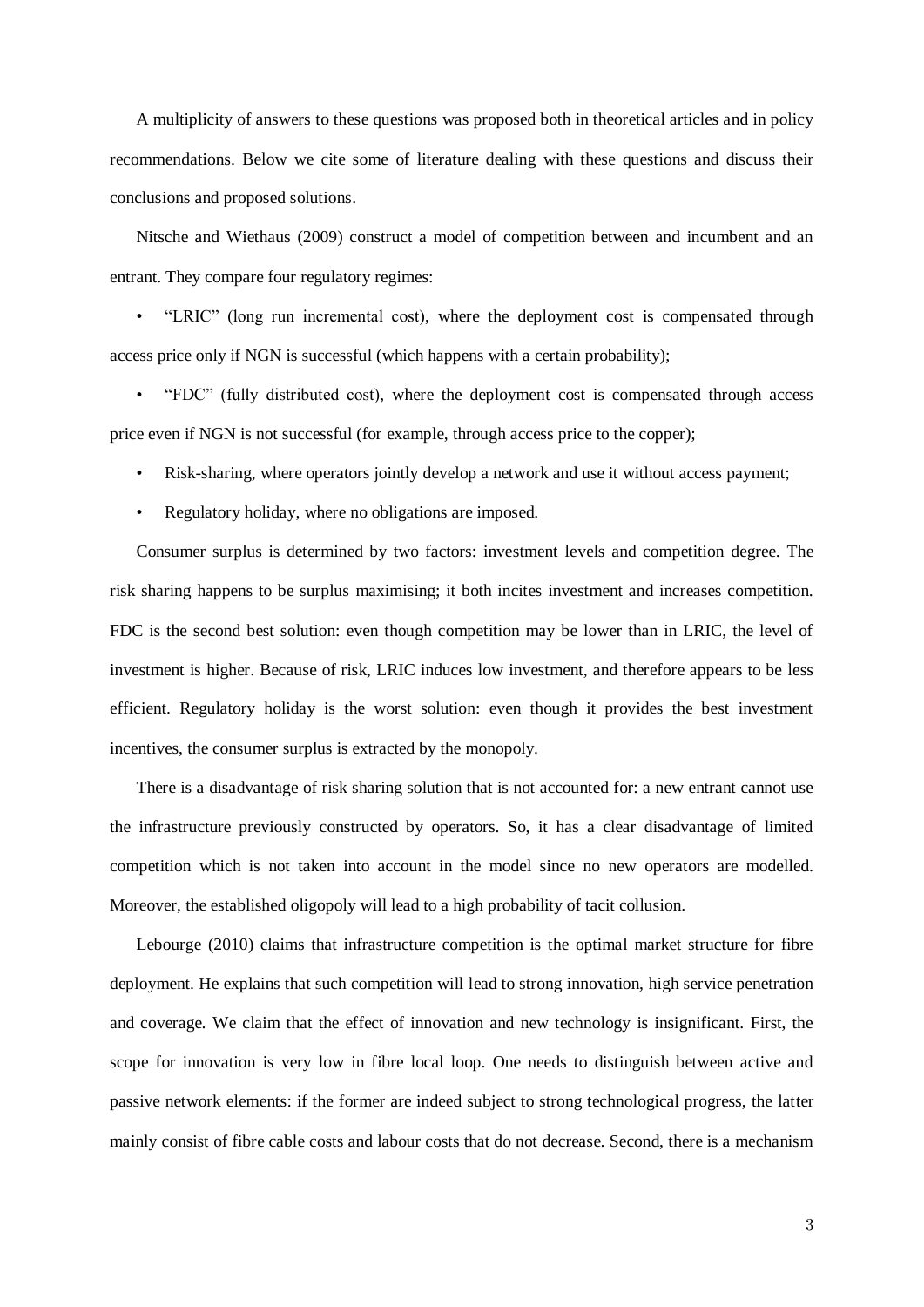which ensures that operators indeed use the most efficient technology. They organise a call for tender to choose the constructing firm that is ready to build the network with the lowest cost and best quality.

Often authors do not give precise answer on how the fibre network should be regulated, referring to different conditions on each individual territory. For example, Atkinson (2008) claims that the optimal market structure on each market will depend on specific circumstances on each market such as density, availability and cost of existing infrastructure, etc. A similar conclusion was made by Soria and Hernández-Gil (2010), who claim that a market analysis should be performed on each subnational territory separately with the objective of determining the optimal policy on this particular territory.

Another question discussed in the economic literature is how the access price both to copper and to fibre local loop should be determined. It will impact investment decisions and competition intensity. A low fibre access price tends to attract more service-based competition but risks to undermine investments in fibre. A low copper access price may hinder the migration to fibre, but may incite the incumbent to invest in next generation network.

The European Telecommunications Network Operators' Association (ETNO) and the European Competitive Telecommunications Associations (ECTA), two eminent trade associations in telecoms, have proposed contradicting measures. While ETNO recommended the same pricing method for both the fibre and copper network, ECTA indicated that access price to copper should be cut substantially to create enough incentive for incumbents to invest in fibre.<sup>1</sup>

Bourreau, Cambini and Dogan (2011) model competition between two operators: an incumbent and a new entrant, both of them may deploy next generation network. They find that if fibre access is not regulated, the optimal copper access price should be determined as a compromise between three contradicting effects: the investment incentives of alternative operator increase with copper access price, the investment incentives of the incumbent decrease with copper access price, and the consumers' incentives to migrate to fibre increase with the copper access price.

j

<sup>&</sup>lt;sup>1</sup> ETNO's position is based on a study by Plum Consulting available at http://www.etno.eu/Default.aspx?tabid=2381; ECTA's proposal is based on the WIK's study available at http://www.ectaportal.com/en/REPORTS/WIK-Studies/WIK-Study-Apr-2011/.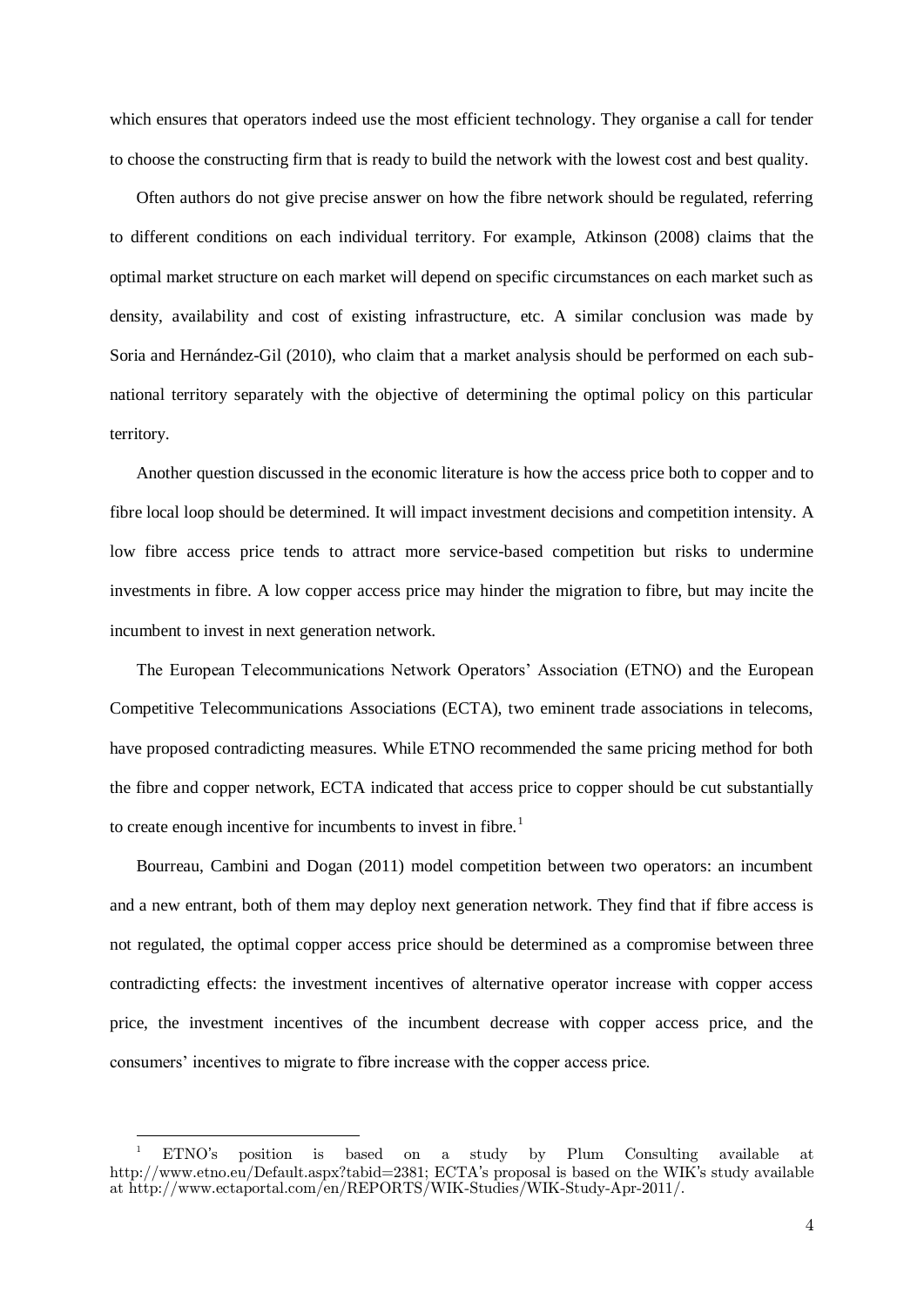They also consider an alternative regulation policy where the access to next generation network is regulated as well. In this case migration takes place at a wholesale level, that is why consumers' choice is irrelevant. They find that in equilibria where the NGN coverage of incumbent is greater, the entrant needs to make a choice between leasing access to OGN and NGN. To encourage him/her to switch to NGN, a low OGN access price should imply a low NGN access price. In equilibrium where the entrant's NGN coverage is larger, there is, on the contrary, a reverse relationship between two access prices: a low copper price combined with a high fibre price to give the new entrant more competitive advantage and to incentivise next generation network investment by both incumbent and new entrant.

Gavosto, Ponte and Scaglioni (2007) apply a real option model to explain the investment decision in next generation networks to capture uncertainty. They find that, contrarily to wide spread opinion, access price regulation negatively affects investments in NGN only in the initial period; in the long run, according to the real option model, investments are not affected.

Brito et al. (2008) study whether a two-part tariff access to a next generation network may solve the problem of lack of commitment. They conclude that it is possible only under certain circumstances and if fixed fee is not too high.

In this article we argue that the optimal policy is the one that guarantees infrastructure monopoly on fibre local loop in each zone and imposes access obligation with regulated price. The access price should be geographically averaged and a redistribution mechanism should be established to fund investment in low density areas. Another important component of the proposed policy is switching off the copper network at the moment the fibre network becomes operational in the given area. Such regulatory policy will both promote the fibre construction and respect consumers' interests.

We will proceed as follows. In section 2 we explain why the proposed policy is superior to alternative policies. In section 3, we describe the model and present calculation results that support our policy recommendations. In section 4 we discuss how the proposed policy may be implemented. Section 5 concludes.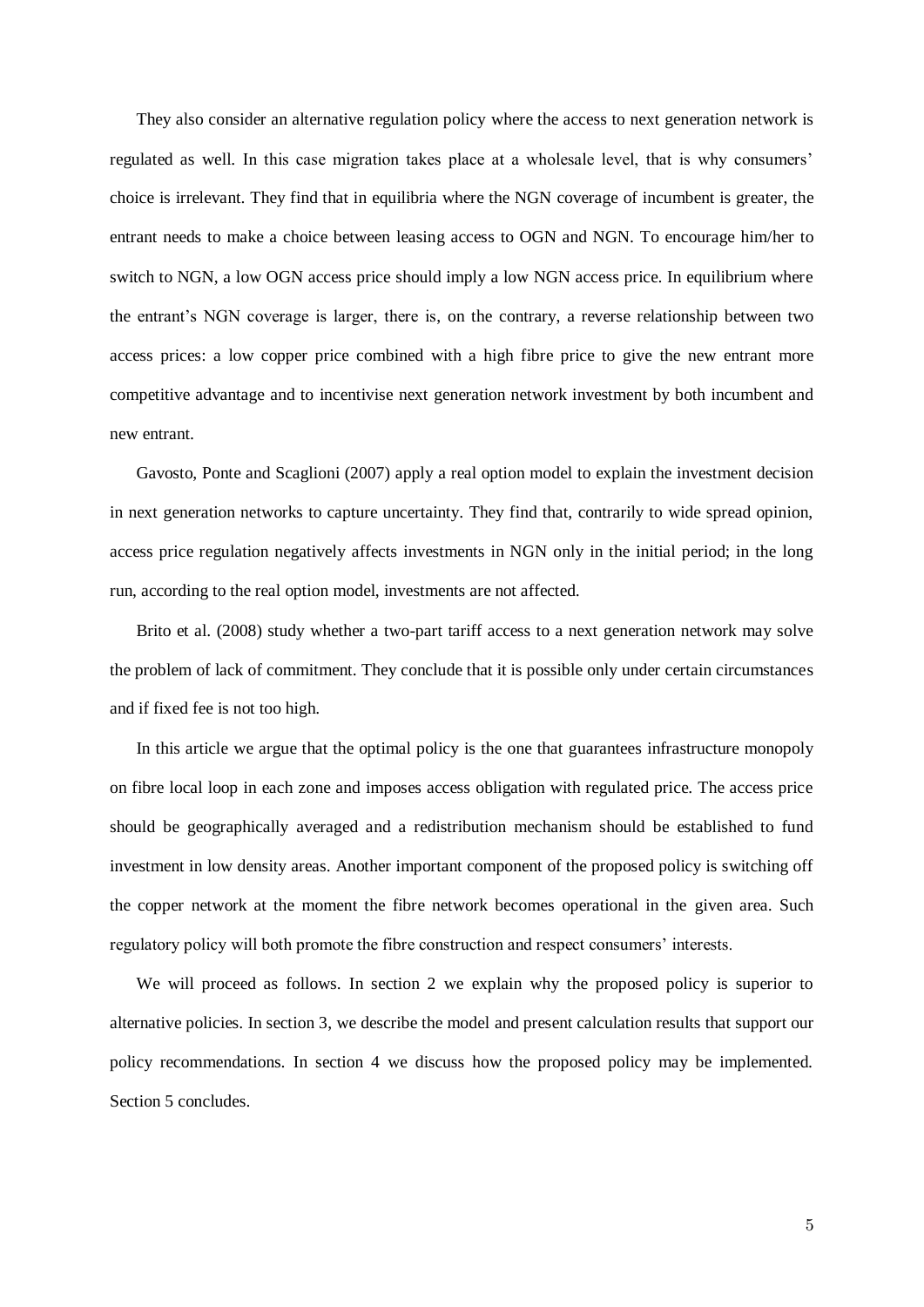# 2 Optimal policy discussion

In this section we propose a regulatory policy for fibre local loop which can be applied in different national contexts.

The first characteristic of proposed policy is authorising only one fibre local loop network in each zone of the national territory. Indeed, it allows to benefit from the full scale effect in the situation of natural monopoly. As will be shown below in section [3,](#page-7-0) the investment cost significantly increases with duplication.

For example, on a mobile network the scale effect is not as great as on an electricity network. While in the first one the infrastructure competition is promoted in the Member States, in the second one the infrastructure sharing is introduced.<sup>2</sup> Similarly, the fixed network, including fibre, is traditionally divided in two parts: core network and access network that is the subject of the current article. It is recognized that the core network may be replicated because scale effects are not as high as in the access infrastructure.

As will be shown later, infrastructure competition leads to cost increase and, at the end, to the retail price increase. Moreover, infrastructure will be developed only in high density areas, so that city dwellers could benefit from low prices. The non-dense zone, on the contrary, represents a natural monopoly. Without regulation, the inhabitants of this zone will suffer from lack of competition and high price.

Another disadvantage of infrastructure competition is unequal competitive position of operators. A problem is faced by the potential investor who is not the incumbent: he has a lower expected demand than the incumbent which may be insufficient to justify the high deployment cost, in which case only the incumbent deploys. Hence, the competition is tilted.

In some countries, there is also a risk that the civil works' capacity would not be sufficient for two or three fibre infrastructures, which will create infrastructure bottlenecks. Hence, there may also be an additional cost of deploying several parallel fibre local loops. In the case when the existing civil works

j  $2^{2}$  Lebourge (2010) compares fibre network to mobile network to prove that the absence of access regulation is more efficient in both industries. Still, cost characteristics differ significantly between these two types of technologies, with fibre network being closer to natural monopoly.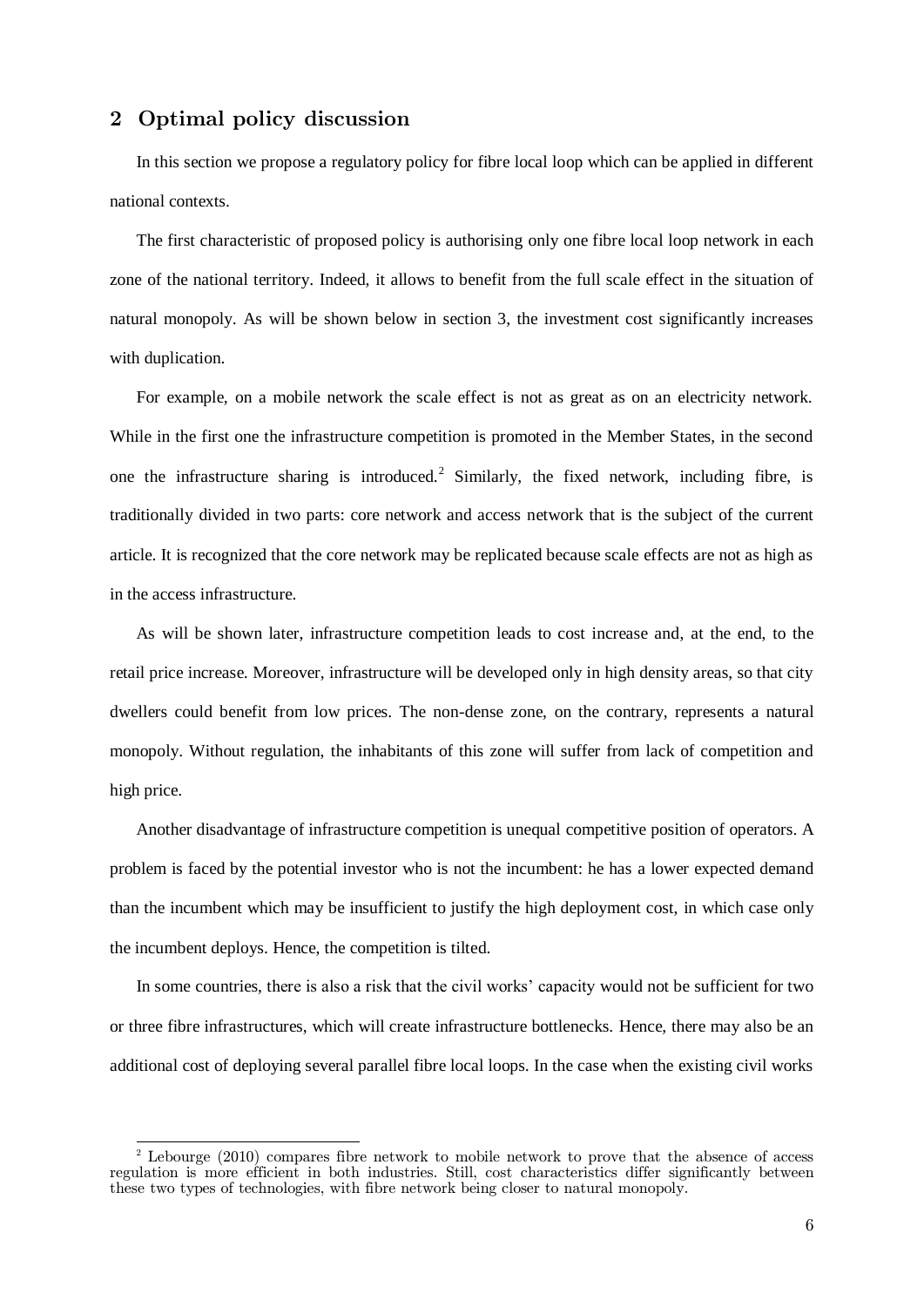do not have sufficient capacity to containing all the fibre lines, additional investment in civil works will be needed.

We suggest that, to ensure competition, an access obligation should be imposed on the monopolist, and the access price should be regulated and cost-based. Today, the fibre network cost information is available to the regulator, so that the cost level may be efficiently estimated.

It is also essential to keep the fibre investment on a high level. First, it is achieved by establishing a sufficient level of return on capital. Second, it is achieved by protecting future revenues. The deploying operator is granted fibre monopoly. Moreover, we propose to switch off the copper simultaneously with fibre activation, to avoid competition between two technologies and ensure stable demand.<sup>3</sup>

The chosen technology should simplify infrastructure access. There exist two general types of fibre network structure: the PON technology which consists in deploying in certain parts of horizontal network the only fibre that groups multiple subscribers and the point-to-point technology that consists in deploying at least one fibre per subscriber within the local loop. The point-to-point technology is more costly one, but it is more advantageous in prospect. First, it is better able to accommodate future demand for a higher speed access since there is no capacity sharing on the local loop level. Second, and very important in our context, it makes it simpler to unbundle.

PON technology allows for virtual unbundling, but this type of unbundling leaves less freedom to service providers and leads to less innovation. That is why we recommend using a point-to-point technology: even though it is more expensive, the loss in cost is compensated by an increased level of service-based competition and, correspondingly, consumer welfare. Such kind of competition will lead not only to lower prices but also to a diversity of offers. Offers may differ depending on the bundle of services included: phone, internet, a number of television posts. For example, a black fibre access is imposed on operators in Netherland, Sweden, New Zealand, etc. An obligation of virtual unbundling exists in UK, Austria and Australia.

j <sup>3</sup> The copper switch-off is discussed in the new consultation of European Commission: "Questionnaire for the public consultation on costing methodologies for key wholesale access prices in electronic communications" 03 October 2011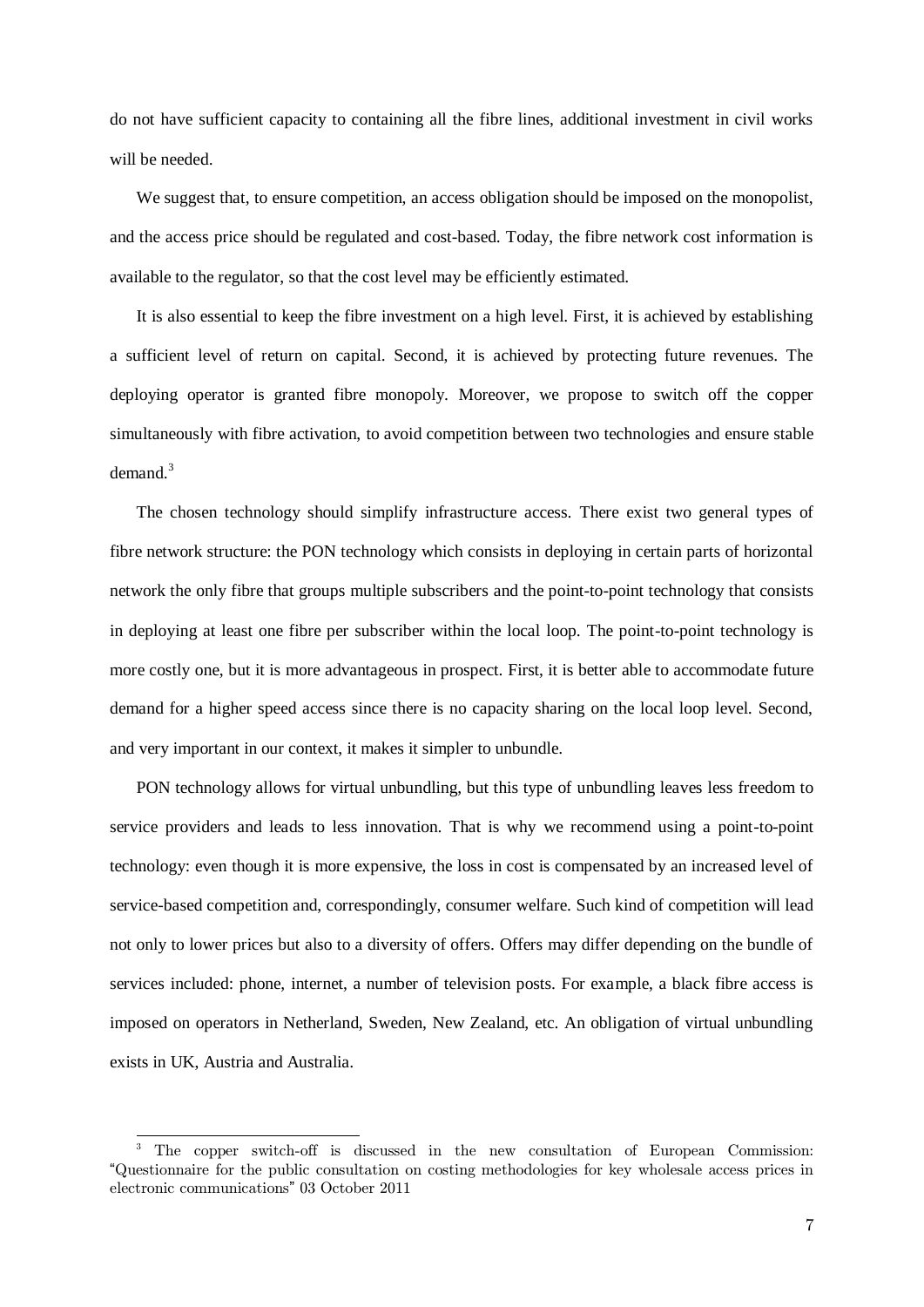We propose to fix a uniform national access price to the fibre and to establish a mechanism of fund redistribution from uneconomic zones to economic ones. It will allow to avoid the digital divide and to develop service-based competition everywhere. Heterogeneous prices would lead to low access and correspondingly retail price in dense areas but high access and retail price in and no service competition in non-dense areas.

Infrastructure competition stimulates digital divide: in dense areas competition indeed leads to a positive market outcome. However, on non-dense areas, duplication becomes unprofitable and consumers suffer from higher price and lower service level.

# <span id="page-7-0"></span>3 Model

In order to justify our policy recommendations, we construct a cost model of fibre local loop: it allows to estimate the cost of each element of the local loop network as well as the total cost, and to check how the result changes in particular with the number of operators, technology and WACC. It also allows to simulate numerically the wholesale access geographically averaged price in France, and to estimate the retail price increase following transfer from copper to fibre.

The data and assumptions we use include cost of different network elements, network configuration parameters of equipment capacity and cable length and, for each of 36,000 municipalities, geographic and demographic data such as number of buildings and households, road length, etc. Details can be found in [Annex A. Data](#page-20-0).

The cost of network includes the following categories:

- 1. capital costs of a passive fibre network,
- 2. operating costs including maintenance cost and access payment for civil engineering of France Telecom,

3. a part of common costs allocated to unbundled access service.

Ducts are included not in capital costs but in operating costs, since the existing civil engineering is used.

A detailed description of the model structure can be found in [Annex B. Detailed model](#page-23-0) [description](#page-23-0).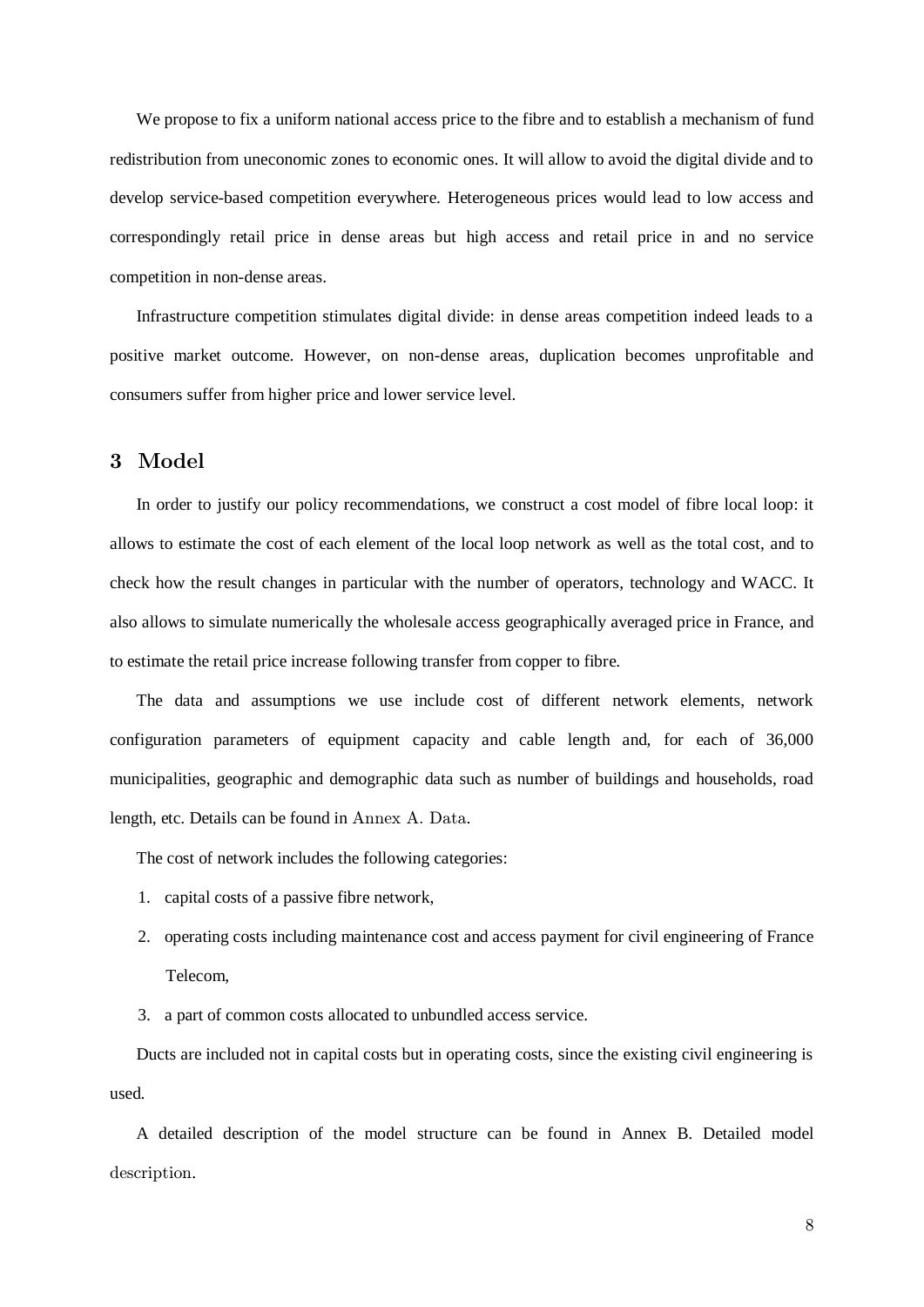We use the model to estimate parameters of market equilibrium for two main scenarios: our proposed regulatory policy and market configuration currently observed in France. We compare these scenarios with respect to average cost level as a main comparison criterion, together with cost allocation per zone, access price and retail price.

### 3.1 Regulated monopoly with wholesale access

In this section, we estimate fibre local loop costs and corresponding prices that would be established if our proposed policy of regulated monopoly was implemented in France. Using the model described above, we calculate monthly cost per line as a function of density.

We choose such network configuration that would stimulate the increased service-based competition. It explains the usage of the point-to-point technology and a big size of ODF. The ODF capacity is equal to 20,000 lines in Paris and 10,000 lines outside Paris.<sup>4</sup> This high ODF capacity allows for a viable competition on the core network level: it becomes profitable for operators to connect to an ODF where there is a sufficient number of potential customers.

First, let us consider the obtained cost structure. The fixed costs constitute about 71% of the total costs. Figure below shows the share of each component in these fixed costs. Horizontal cost has the greatest weight which is especially significant in non-dense areas. These costs are not subject to technical progress and mainly consist of labour force and cable price.

j <sup>4</sup> The number of 10,000 was used in a study by ARCEP (French telecommunications regulator). Etude portant sur la mutualisation de la partie terminale des reseaux en fibre optique. Octobre 2008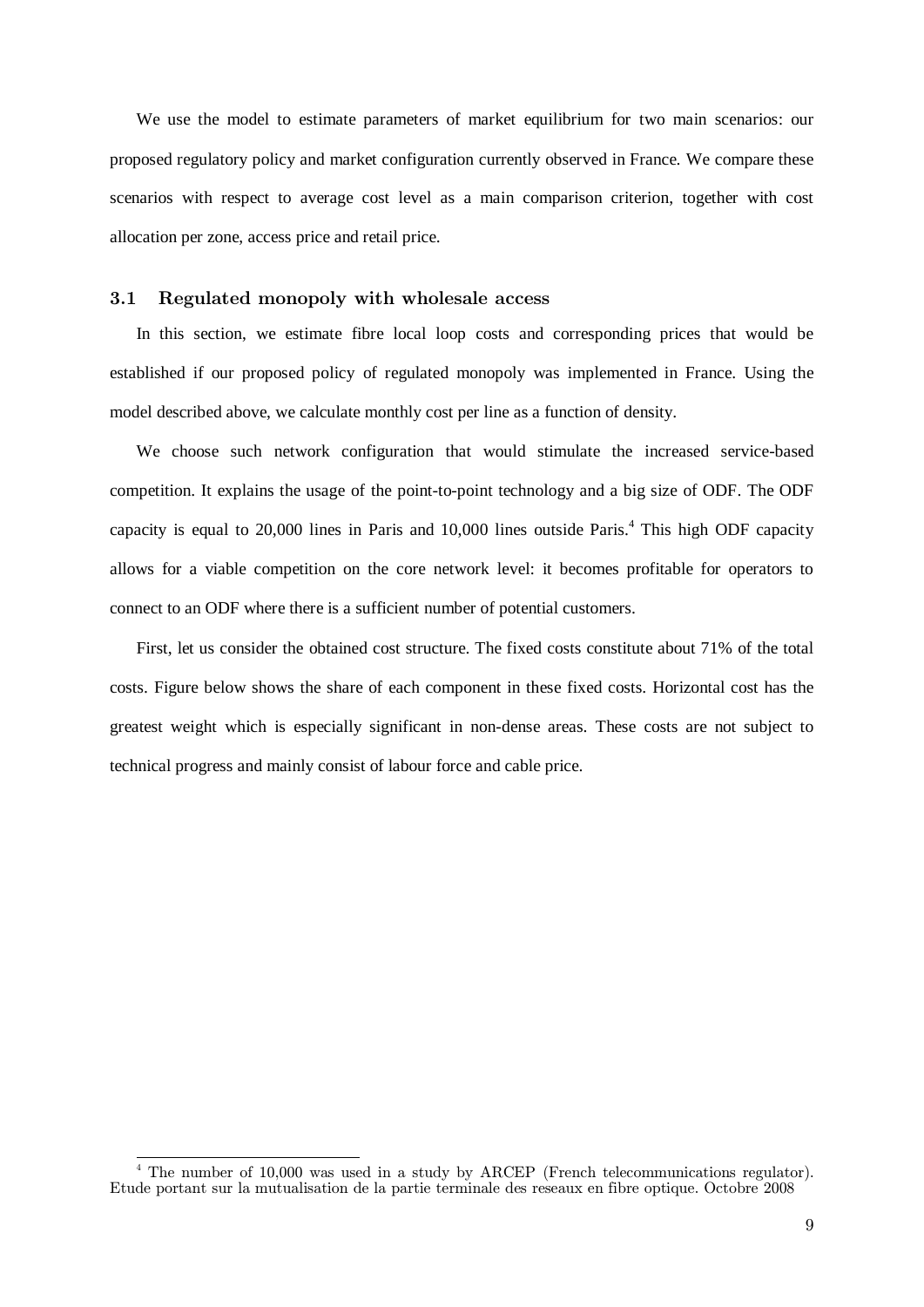

#### Figure 1. Fixed cost structure in regulated monopoly, %

The total cost was divided by 32 million of lines to obtain the national average. Then, all the lines were classified according to the density of the area they belong to. Each community of 36,000 municipalities was rated among one of 50 density categories. For each density interval, the absolute value of monthly cost is given, including CAPEX and OPEX. In [Figure 2](#page-9-0) communities are ordered according to their density, from more dense to less dense.

<span id="page-9-0"></span>

Figure 2. Cost as a function of density, **€**/line/month

The average cost is  $\epsilon$ 15.34 per month per line. We propose to fix this single level of access price to fibre on the whole national territory. The over-profit in dense areas will need to be redistributed to less dense areas through a funding mechanism so that to exactly compensate operator in each area for the costs incurred.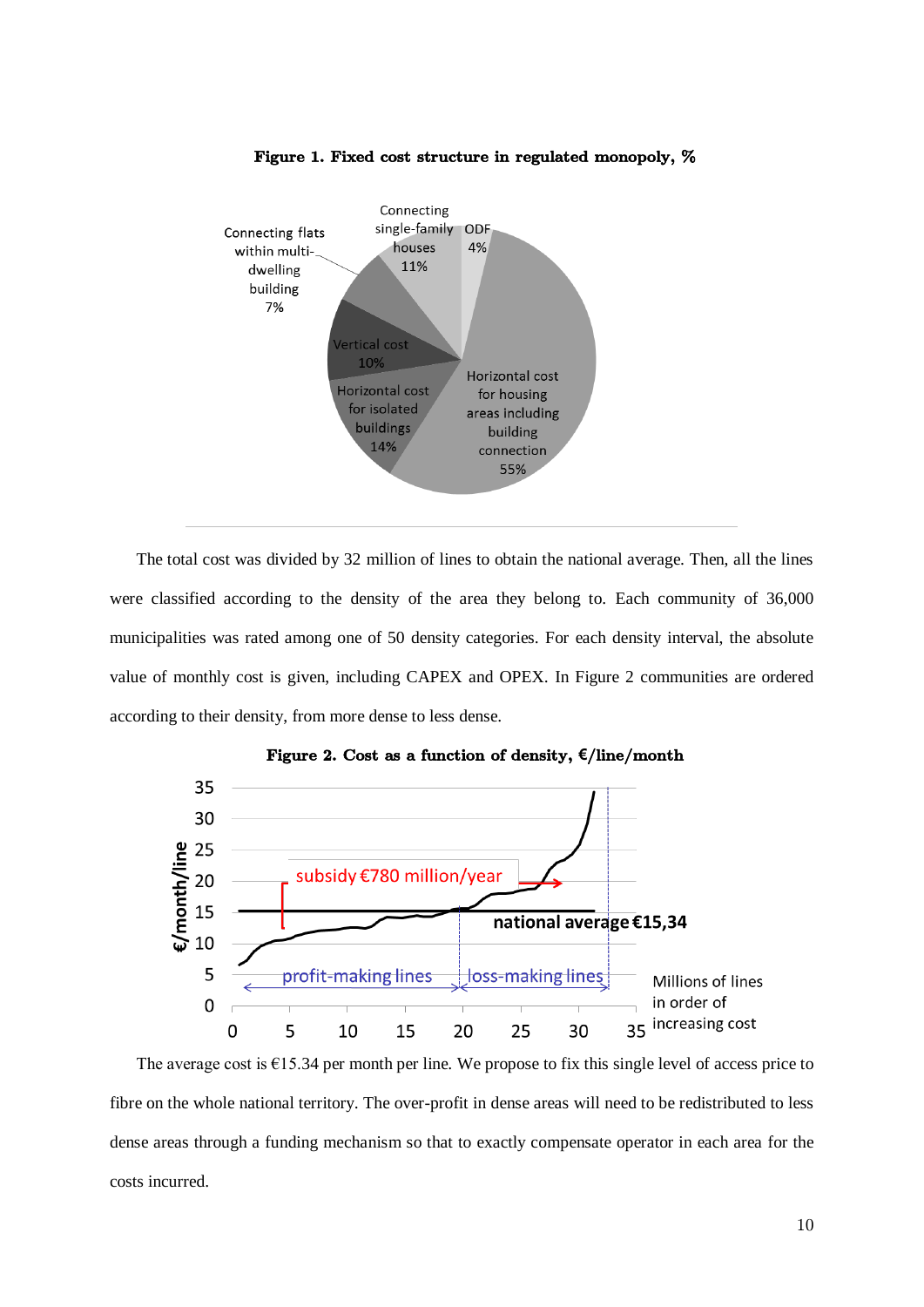This scheme of subsidizing uneconomic areas is already used in French copper network. In fibre network, the subsidy will be equal to  $E782$  million per year. 60% of economic lines will subsidise 40% of uneconomic lines.

To estimate the average retail price, we assume that the absolute value of difference between access price and retail price is the same for fibre and copper technologies. This difference includes essentially commercial cost, as well as cost of active equipment and profit margin, and there is no reason to assume that this difference will be higher in fibre than in copper. The value added tax is of 19.6%. Today in France, the access price to copper local loop is at  $\epsilon$ 9 per line per month. The currently observed average subscription price in France is  $E32$  per line per month including tax.

When passing from copper to fibre, the retail monthly connection price will rise from  $\epsilon$ 32 to  $\epsilon$ 39 or approximately 20%. Even though this calculation was made only for France, the retail price increase will not be excessive in other European countries as well. The internet connection price in France is already rather low compared to average European level, so the gap between copper and fibre does not tend to be greater.

#### 3.2 Unregulated competition

j

In this section we consider the case where fibre deployment is not regulated. As observed in France, it leads to well-developed infrastructure competition in dense areas and no competition in non-dense areas. Indeed, in highly profitable dense areas several competing operators will develop their fibre networks in parallel.<sup>5</sup> In these areas the competition is infrastructure-based and not servicebased; that is why when calculating the corresponding network cost we choose the PON technology instead of the more costly point-to-point technology; this technology would be used by a rational operator. In non-dense areas, on the contrary, only one network will be deployed since duplication would be unprofitable. But given that the monopoly is not protected by regulation, the investor will need to be compensated for the risk by a higher WACC, that is why in non-dense areas the cost of competition will be higher than in regulated monopoly. The technology used in non-dense areas is

<sup>&</sup>lt;sup>5</sup> In France, dense areas as defined by ARCEP (French telecommunications regulator) include 148 of 36,000 municipalities and slightly more than 20% of fixed lines.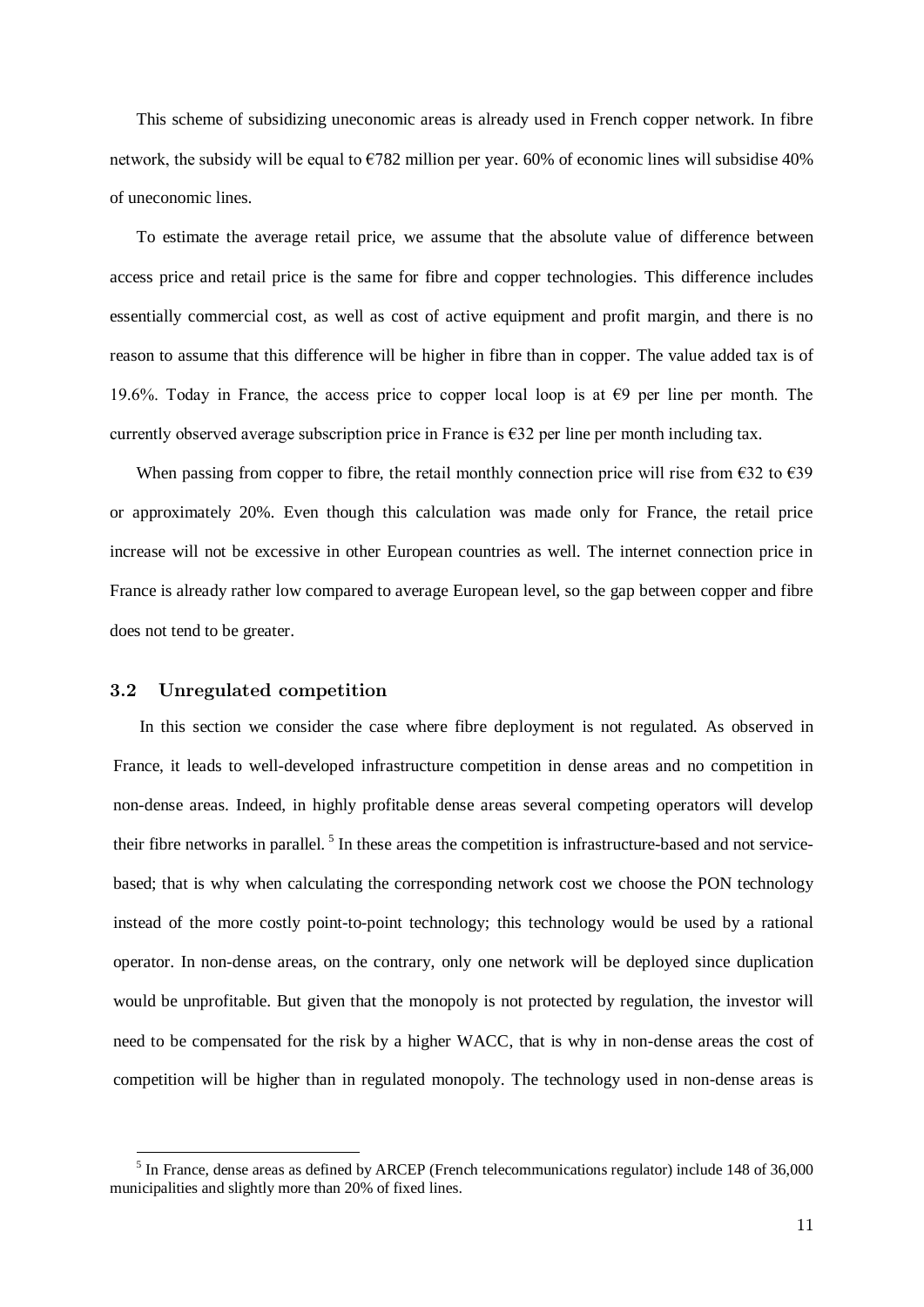point-to-point: obligation of unbundling makes it rational to use point-to-point architecture to economize on expensive active equipment.

First, let us consider more in details how the cost is calculated in dense areas. Since several networks are constructed, a part of infrastructure needs to be duplicated: ODF buildings, ODF and horizontal cost (study, supply and laying) including connecting buildings. These three categories of costs constituted 42% of fixed cost and 30% of total cost in monopoly in dense areas (see [Figure 3\)](#page-11-0). The remaining infrastructure elements are mutualised among operators. The vertical cost and cost of connecting flats within building increase by 15-30% because of the need to deploy several fibre lines.

<span id="page-11-0"></span>



There is a factor that partially compensates for the cost increase following the duplication. It is the technological factor: PON technology is less expensive than the point-to-point one. Horizontal cost (study, supply and laying) excluding connecting buildings is higher by 20% in point-to-point.

When several parallel networks are active, the variable costs increase as well: a larger infrastructure requires more operating costs, and the cable maintenance cost is multiplied by the number of operators in dense areas. The common cost increases as well with other cost categories.

The cost that remains stable is the duct access payment. We suppose that the total price paid by all the operators for the access to France Telecom civil works is such that it strictly compensates its cost. For example, each of two competing operators has to pay twice less than a monopoly operator. That is why the total price paid by all the operators does not change with their number.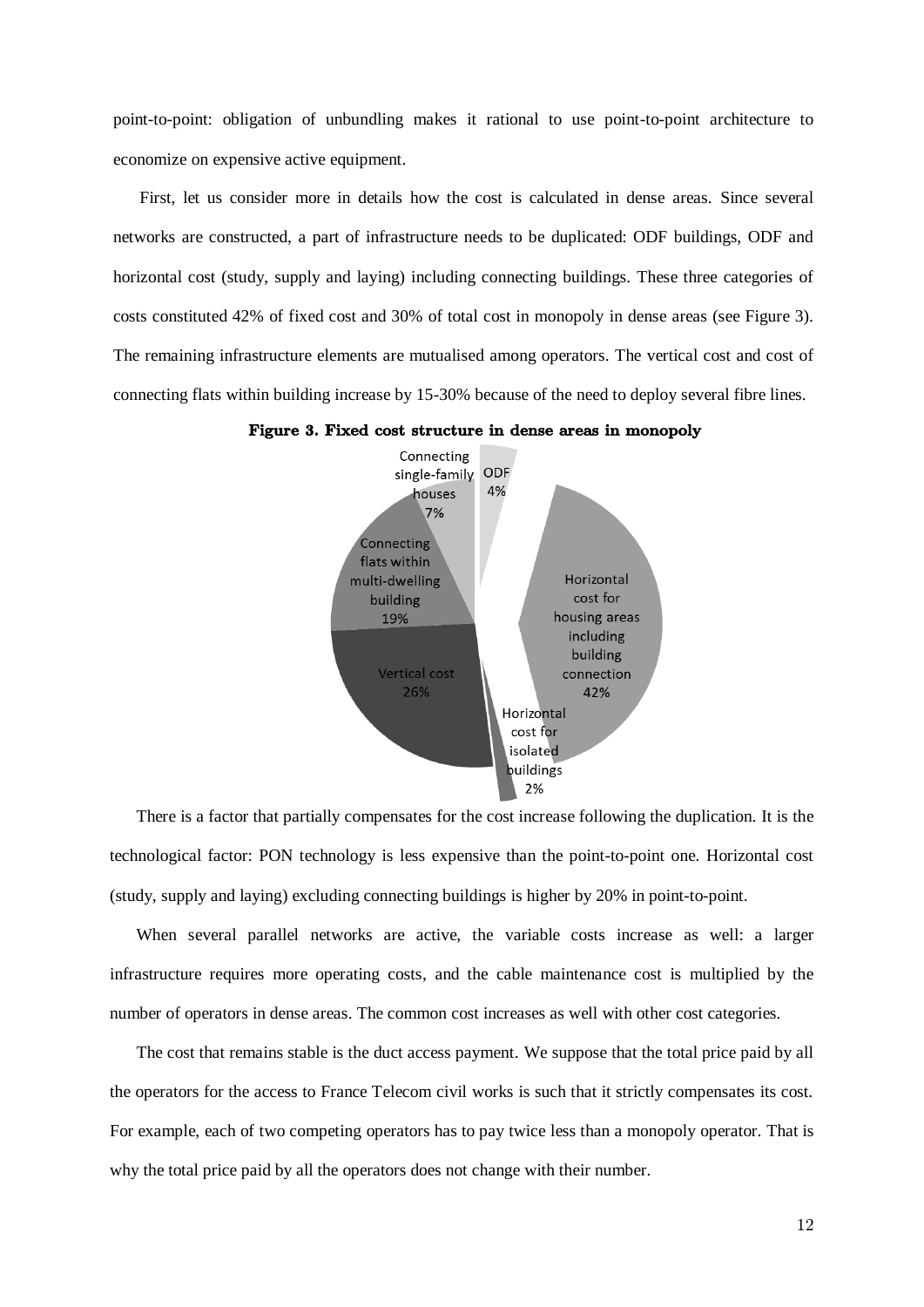Now, let us consider cost calculation in non-dense areas, where only one fibre network is built. Most likely this network will be built by the incumbent who already owns copper infrastructure, and so will be in a better position to construct a next generation network. In France ARCEP has obliged operators to construct a network of point to point type in non-dense areas. <sup>6</sup>

Since costs are not duplicated and the point-to-point technology is used, the investment to be made is the same as in the regulated monopoly. However, since there is no obligation to remove copper, the investor faces a higher risk than in the case of regulation. In more expensive non-dense areas, if the investor does not arrive to attract sufficient demand for fibre, the capital expenses are not compensated. Where justified, the European Commission recommends including a risk premium when setting access prices to the unbundled fibre loop.<sup>7</sup> That is why in the base model we suppose that in non-dense areas WACC in the non-regulated scenario is higher than WACC in the regulated scenario. Hence, we take WACC=10.40% for the first case and WACC=15.40% for the second case to calculate the capital cost.

The total investment needed to build a nationwide network significantly increases with the number of operators: by 13% for 3 operators, which is equivalent to a social welfare loss of  $64.8$  milliard.

|                               |          | Regulated Competition (nb of operators) |      |                      |      |
|-------------------------------|----------|-----------------------------------------|------|----------------------|------|
|                               | monopoly |                                         |      |                      |      |
| Total investment              | 36 666   | 39 268                                  |      | 41 479 43 690 45 901 |      |
| Increase compared to monopoly | 100%     | 107%                                    | 113% | 119%                 | 125% |

Table 1. Total investment as a function of number of operators, **€** million

The cost in competition is higher than the cost in monopoly because of two effects: infrastructure duplication in dense areas and a higher WACC in non-dense areas. If we suppose that the access price is cost-oriented, this price in competition is strictly higher than the price in monopoly. Moreover, access price grows higher as the number of alternative infrastructures increases.

[Figure 4](#page-13-0) traces average cost as the number of competitors increases. The increase in cost in dense areas is explained by duplication. The average cost of a line situated in non-dense areas is 77% higher than the cost of a line in a dense area in monopoly, and 59% in duopoly. This gap is lower in duopoly since the total cost in dense areas is higher because of duplication.

j <sup>6</sup> ARCEP (Electronic Communications and Postal Regulatory Authority) Decision No. 2010-1312 of 14 December 2010 specifying the terms and conditions for accessing ultra-fast broadband optical fibre electronic communications lines on the whole territory except very high-density areas

<sup>7</sup> European Commission. Commission recommendation of 20 September 2010 on regulated access to Next Generation Access Networks (Text with EEA relevance) (2010/572/EU)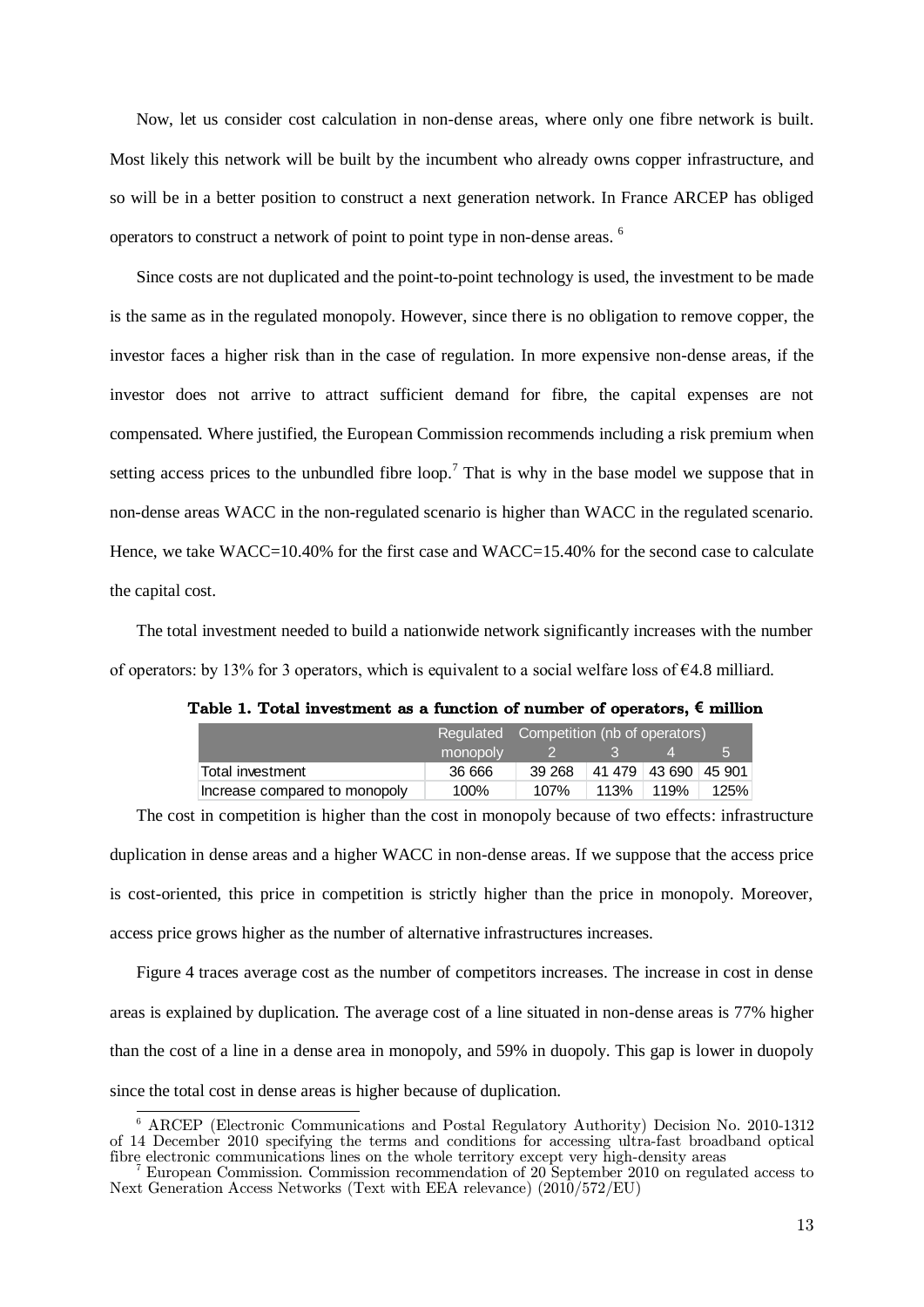The plain line summarizes the two dotted lines and demonstrates how the average national access price changes as the number of competitors increases. This cost increases by 31% for 2 competitors and by 37% for 3 competitors compared to monopoly.

<span id="page-13-0"></span>

Figure 4 : Average cost depending on number of operators, **€**/line/month

The effect of duplication on national price significantly depends on the size of high density areas. In countries with high average density the duplication will take place on a great surface, and its negative effect will be particularly significant.

Figure below demonstrates how the cost function changes with the number of competitors. Because of duplication, the cost of construction may become higher in dense areas than in non-dense areas. It will lead to absurd local disruptions in retail price. When 5 competitors are building their networks in parallel, the average cost of one line in dense areas is even higher than the average cost of one line in non-dense areas: €24.09 vs. €22.59.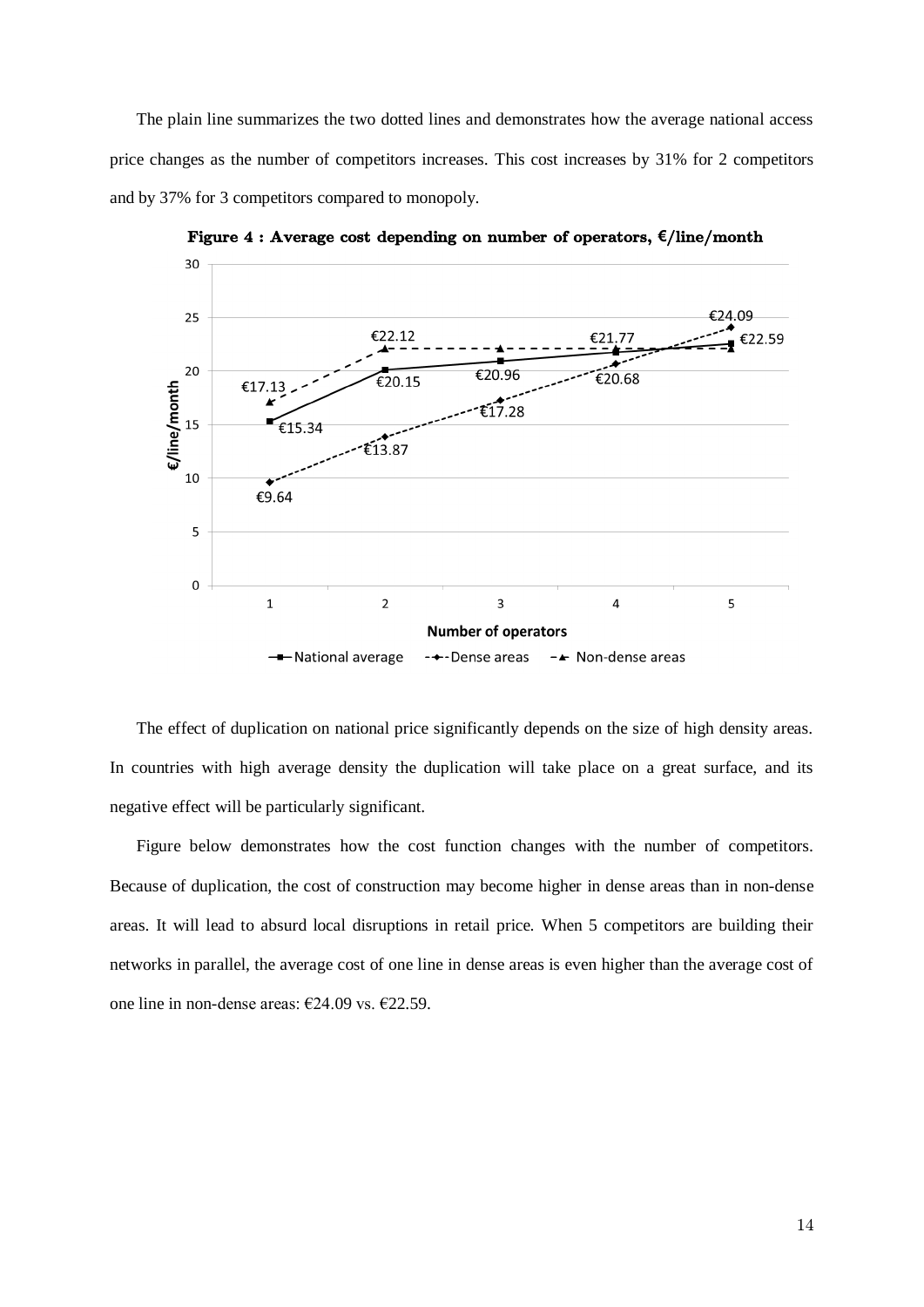

Figure 5. Cost as a function of density range, depending on the number of competing operators

#### 3.3 Sensitivity analysis

In this section we check the robustness of our results by varying the most significant assumptions.

#### 3.3.1 Point-to-point vs. PON cost

There is no consensus on how more expensive the point-to-point network is compared to a PON network. Several studies suggest that the costs are almost the same, while others claim that point-topoint CAPEX is 40% higher than that of PON (see [Annex](#page-20-1)

[Annex A.](#page-20-1) Data for more details). We study how this assumption changes our results.

In the base model we have assumed that only one cost category increases in point-to-point: horizontal cost for apartment/office buildings excluding connecting buildings. It represents the greatest extra-cost when several fibre cables are installed instead of only one.

We have considered alternative scenarios, assuming that the horizontal cost excluding connecting buildings increases by 0%, 10%, 20% (as in the base case), 30% and 40%.

# Table 2. Sensitivity of average access cost with respect to extra cost of point to point horizontal network, **€**/line/month

|               | Additional horizontal cost in point-to-point |       |       |       |       |
|---------------|----------------------------------------------|-------|-------|-------|-------|
| Nb operators  | $0\%$                                        | 10%   | 20%   | 30%   | 40%   |
|               | 14.32                                        | 14.83 | 15.34 | 15.85 | 16.36 |
| $\mathcal{P}$ | 18.82                                        | 19.49 | 20.15 | 20.82 | 21.48 |
| 3             | 19.63                                        | 20.30 | 20.96 | 21.63 | 22.29 |
| 4             | 20.44                                        | 21.11 | 21.77 | 22.44 | 23.10 |
| 5             | 21.26                                        | 21.92 | 22.59 | 23.25 | 23.92 |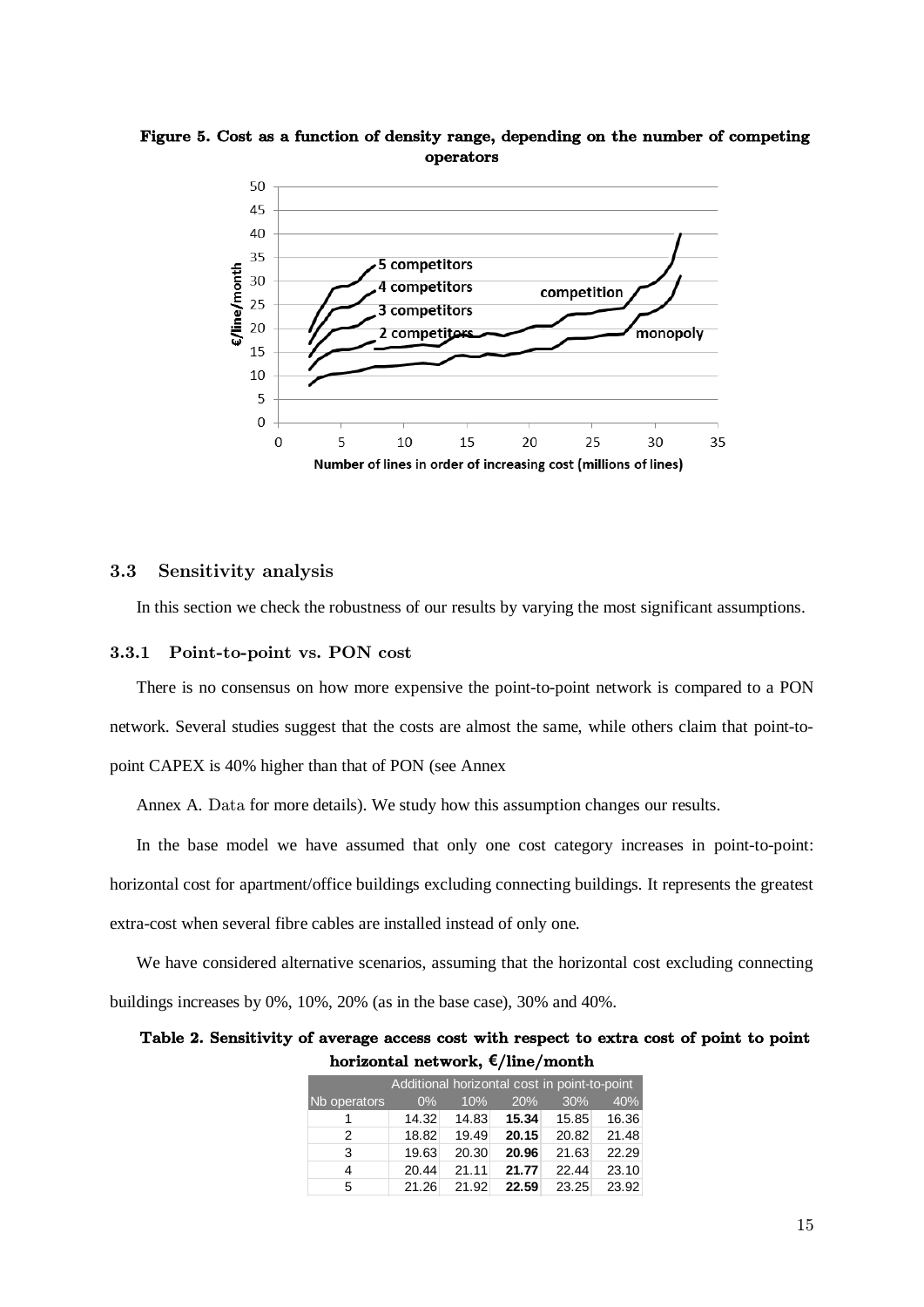The average access cost increases/decreases by less than  $E1.02$  compared to the base case. The total welfare gain thanks to implementing the proposed policy compared to the current French market structure (3 operators) varies between  $\epsilon$ 2,039 million and  $\epsilon$ 2,277 million per year, or at maximum by 12%.

When there is no additional cost of point-to-point, the total investment in monopoly is equal to  $\epsilon$ 33.4 milliard versus  $\epsilon$ 36.6 milliard in the base model. The cost both in monopoly and in competition slightly decrease, the gap between monopoly and competition increases.

# 3.3.2 Risk premium

A risk premium is added to WACC in non-dense areas with potential competition. In the base model it is 5% level recommended by ARCEP 5%. In this section we estimate costs with alternative risk premium values.

If no risk premium is granted to operators in non-dense areas, it significantly changes the access price in non-dense areas. In fact, the price becomes the same irrespective of number of operators: see [Figure 6](#page-15-0). The plain line corresponds to the benchmark scenario where the gap is significant between monopoly cost and duopoly cost in non-dense areas. The dotted line corresponds to the alternative scenario where the same WACC is taken for both monopoly and oligopoly.

<span id="page-15-0"></span>

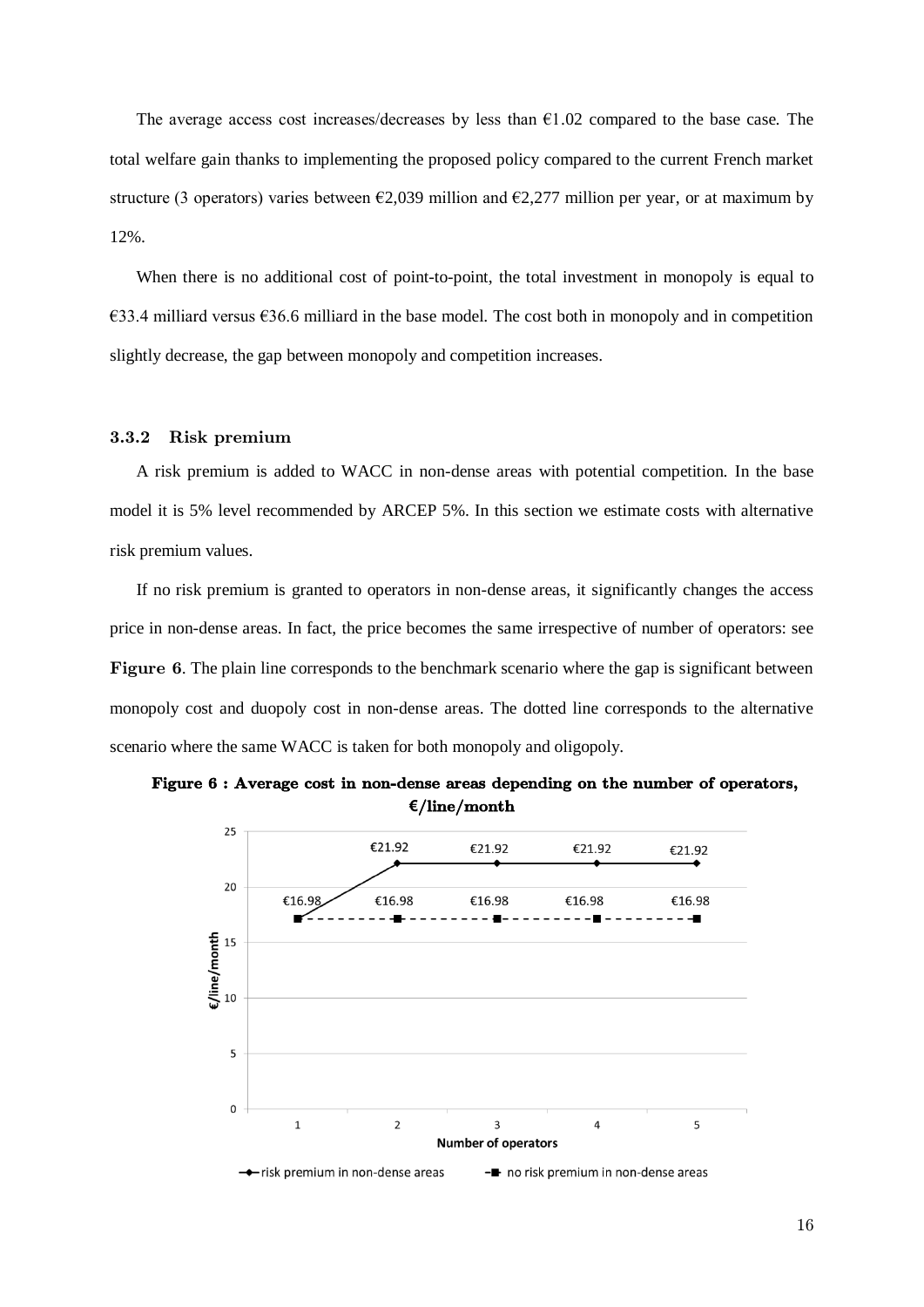As a result, the national average price in competition is only insignificantly higher compared to monopoly: see [Figure 7.](#page-16-0)



<span id="page-16-0"></span>Figure 7 : Average cost depending on the number of operators, **€**/line/month

Another alternative scenario that we consider lies between our base case scenario and the extreme case of no risk premium. It includes a risk premium of 2.6% which gives a WACC of 13%. The results for all three scenarios are presented in [Table 3](#page-16-1).

|                     | -, ,  |       |       |  |
|---------------------|-------|-------|-------|--|
| <b>Risk premium</b> |       |       |       |  |
| Nb operators        | 0.0%  | 2.6%  | 5.0%  |  |
|                     | 15.34 | 15.34 | 15.34 |  |
| 2                   | 16.27 | 18.25 | 20.15 |  |
| 3                   | 17.09 | 19.06 | 20.96 |  |
| 4                   | 17.90 | 19.87 | 21.77 |  |
| 5                   | 18.71 | 20.69 | 22.59 |  |

<span id="page-16-1"></span>Table 3. Sensitivity of average access cost with respect to risk premium, **€**/line/month

A higher WACC increases the average access cost in competition.

# 4 Discussion of implementing the proposed policy

There exist different ways to implement the regulation principles that we propose. It depends on specific country and zone characteristics. Regulators should think of optimal contract design in each particular case.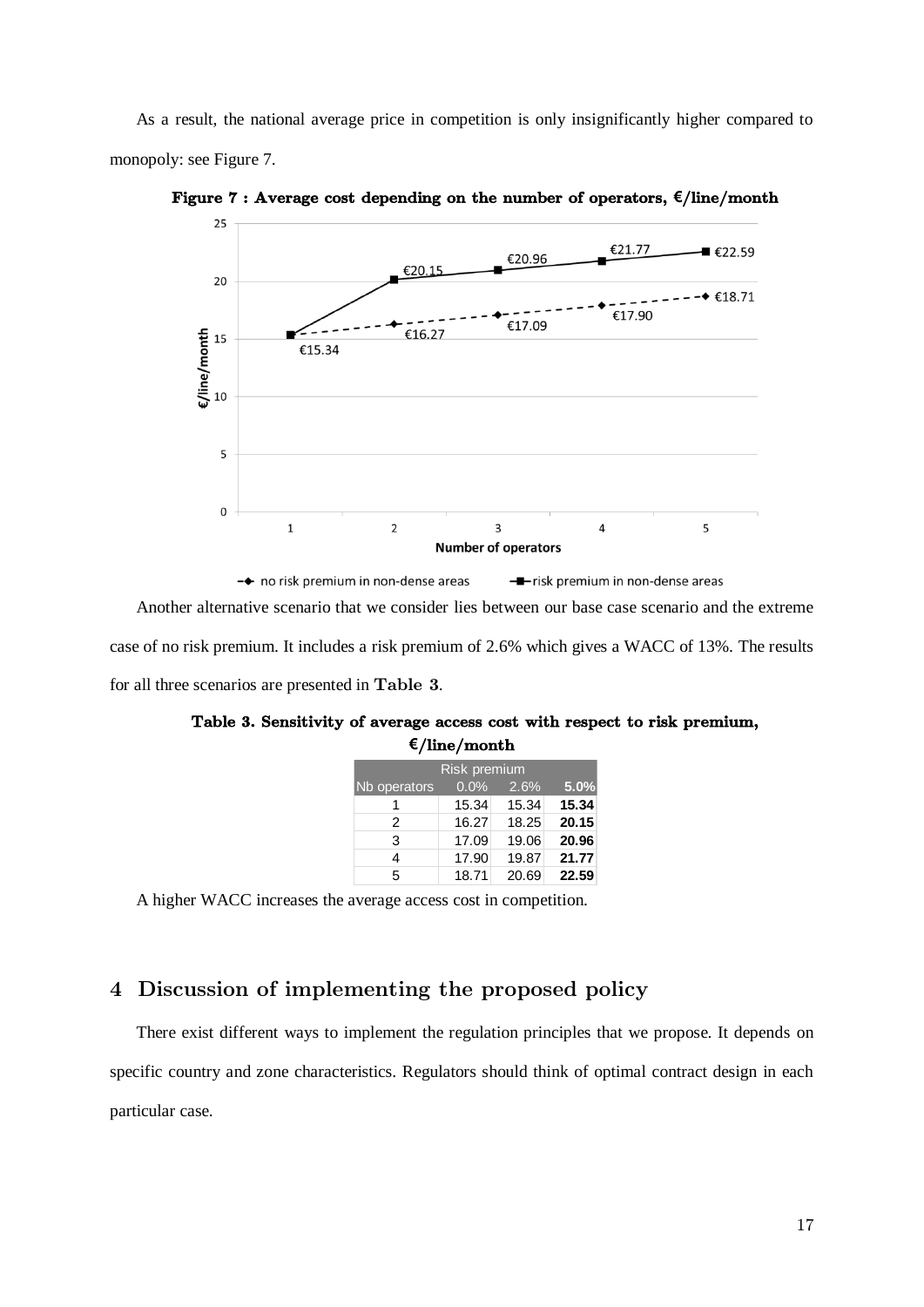For a small country with homogenous tele-density characteristics it seems optimal to give the national license to a sole operator. In order to promote efficiency, this operator should be chosen based on a call for tender. The criteria of choice should include technical characteristics, construction speed and the price operator is going to charge for the unbundled access. To be able to reply to the call for tender, alternative operators should be given access to the incumbent's civil engineering. Then, a costoriented access to ducts and trenches should be regulated. The winner will be obliged to grant access to retail operators on the announced price level. In the case the infrastructure operator is also a service provider the wholesale division should be structurally separated from the retail division. Since the new network must cover all consumers and the access price is averaged, the operator will automatically subsidize uneconomic areas.

If, on the other hand, the national territory is large and contains zones with different density and geographical characteristics, it may be appropriate to divide the territory into administrative units and to appoint the infrastructure operator in each zone. These operators may be similar or different. The wholesale prices proposed by operators in each zone will be lower in less dense areas. As one of the objectives of the regulators is to avoid digital divide, the regulated price will be uniformed, the national price calculated as an average of each zone's prices weighted by number of potential users. Then, the question arises on how to redistribute the higher margin obtained in densely populated areas to the less populated areas. The solution is to create a common fund. This fund will be the price gap between the revenue from dense areas and the revenue that they would have obtained basing on the lower announced price. The over-profit from these areas will be transferred to infrastructure constructors in less populated areas where the average national price does not cover the cost. A similar scheme is used in the road industry in France.

Another possible design is to establish shared investment mechanism. In this case, several operators may co-invest in one network.

We have eliminated competition between copper and fibre since the old technology is switched off. But another potential source of competition is the coaxial cable technology which has a great market share and almost nationwide coverage in such countries as Belgium and Netherlands. Technical structure of cable network does not allow for unbundling that is why there is no access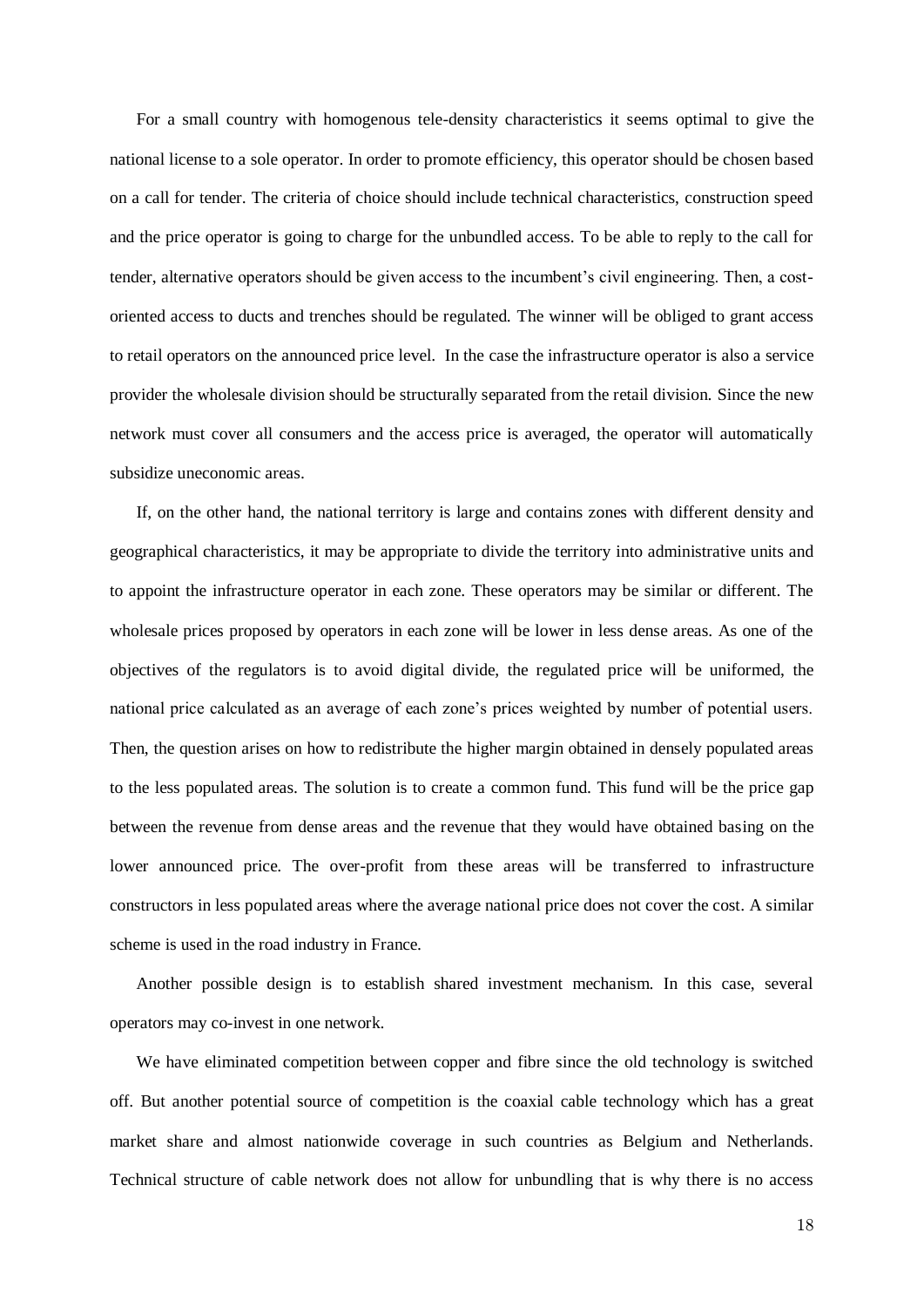regulation. Even if the copper is switched off, cable will continue to represent a competitive risk for fibre. The regulator may need to set a higher fibre WACC to account for competitive risk and to maintain investment incentives in fibre. The competing cable network may also have positive effects by pushing fibre operators to raise efficiency of their active equipment.

The policy will need to be supplemented with protection of low-income customers: those customers who use only telephone service should be subsidized, so that the price they pay does not increase with transmission to fibre.

# 5 Conclusion

We have proposed a policy of fibre network regulation that should be adopted at the early stage of transition from old generation to new generation technology. It consists in appointing only one fibre network operator in each zone, and granting access to this network on a cost-based, nationally averaged price. The copper access needs to be deactivated once fibre is built. If necessary, a national fund needs to be created to redistribute over-profit from economic areas to uneconomic areas.

We have compared our proposed policy to the market structure that is being established in France. We find that the current policy adopted by ARCEP will lead to the access price of  $E17.26$  per line per month in dense areas versus  $\epsilon$ 9.63 per line per month for our proposed policy. The total gain in costs is for the national territory is equal to  $E$ 179 million per month, or 27% saving.

As was shown in section 4, our general recommendations can be implemented in practice in different ways. National-level studies need to be conducted with the objective of determining the best way to implement the policy in each national context.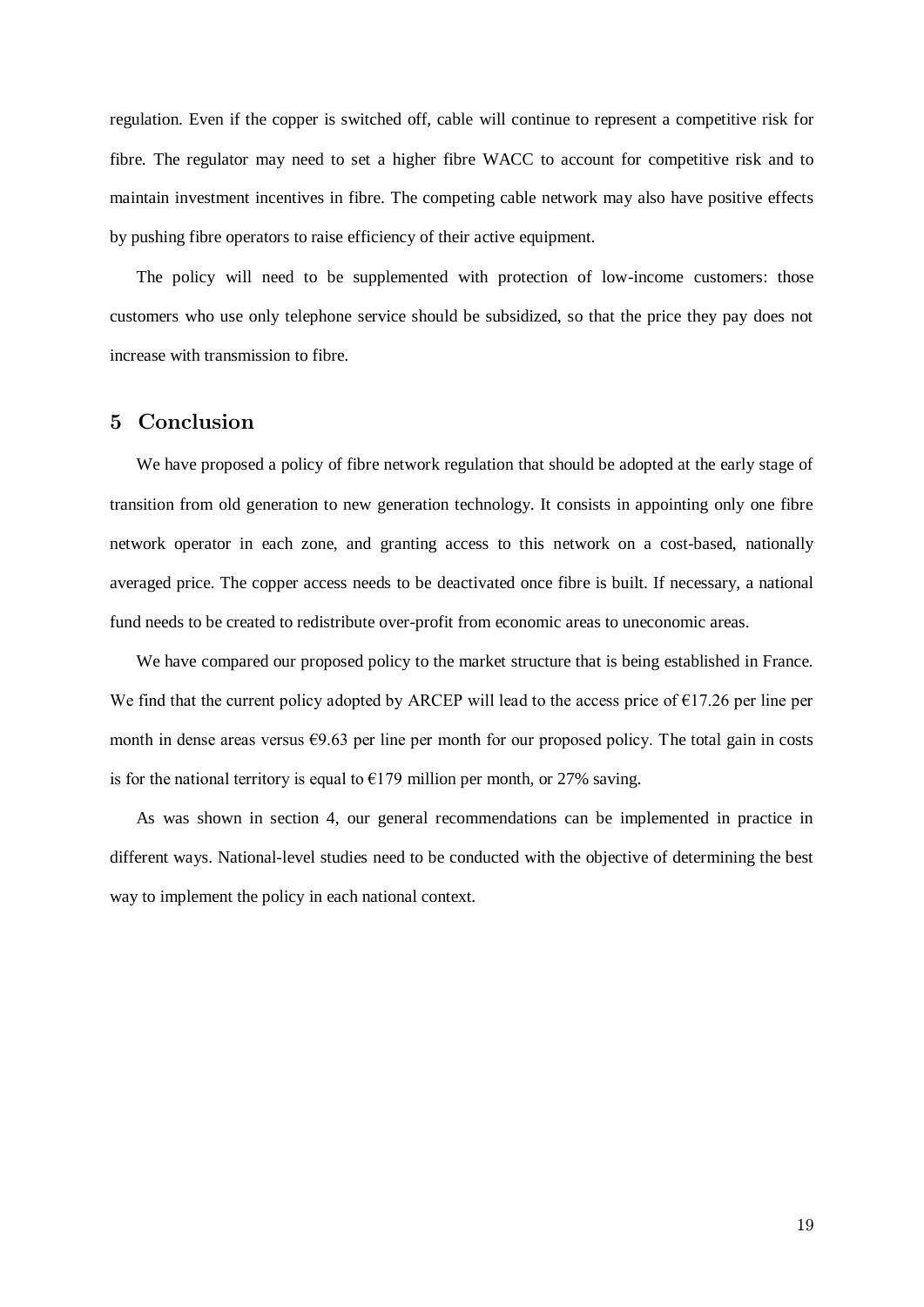# 6 References:

- 1. Atkinson, Robert. Market Structure for Ultrabroadband. *Communications and strategies.* Special issue, November 2008
- 2. Basque, Denis, Laurent Benzoni and Anh Tuc Nguyen. From copper to fibre: an optimal regulatory policy. *The Journal of Regulation*, June 2011
- *3.* Bourreau, Marc, Carlo Cambini and Pinar Dogan. Access Pricing, Competition, and Incentives to Migrate From "Old" to "New" Technology. *HKS Working Paper No. RWP11-029*
- 4. Brito, Duarte and Pereira, Pedro and Vareda, João. Can two-part tariffs promote efficient investment on next generation networks? *International Journal of Industrial Organization*, vol. 28, #3, pp.323-333, 2010
- 5. Gavosto, Andrea, Guido Ponte and Carla Scaglioni. Investment in Next Generation Networks and the Role of Regulation: A Real Option Approach. *SSRN eLibrary.* 2007
- *6.* Lebourges, Marc. Competition via Investment and Efficient Model for FTTH Rollout. *Communications & Strategies* n°78, 2nd quarter 2010
- 7. Nitsche, Rainer and Lars Wiethaus. Access Regulation and Investment in Next Generation Networks: A Ranking of Regulatory Regimes. *ESMT Working paper* No. 09–003. 2009
- 8. Soria, Bruno and Félix Hernández-Gil. Do NGAN Economics Allow for Network Competition? *Communications and strategies.* No. 78 - New business models for Next Generation Access 2nd Quarter 2010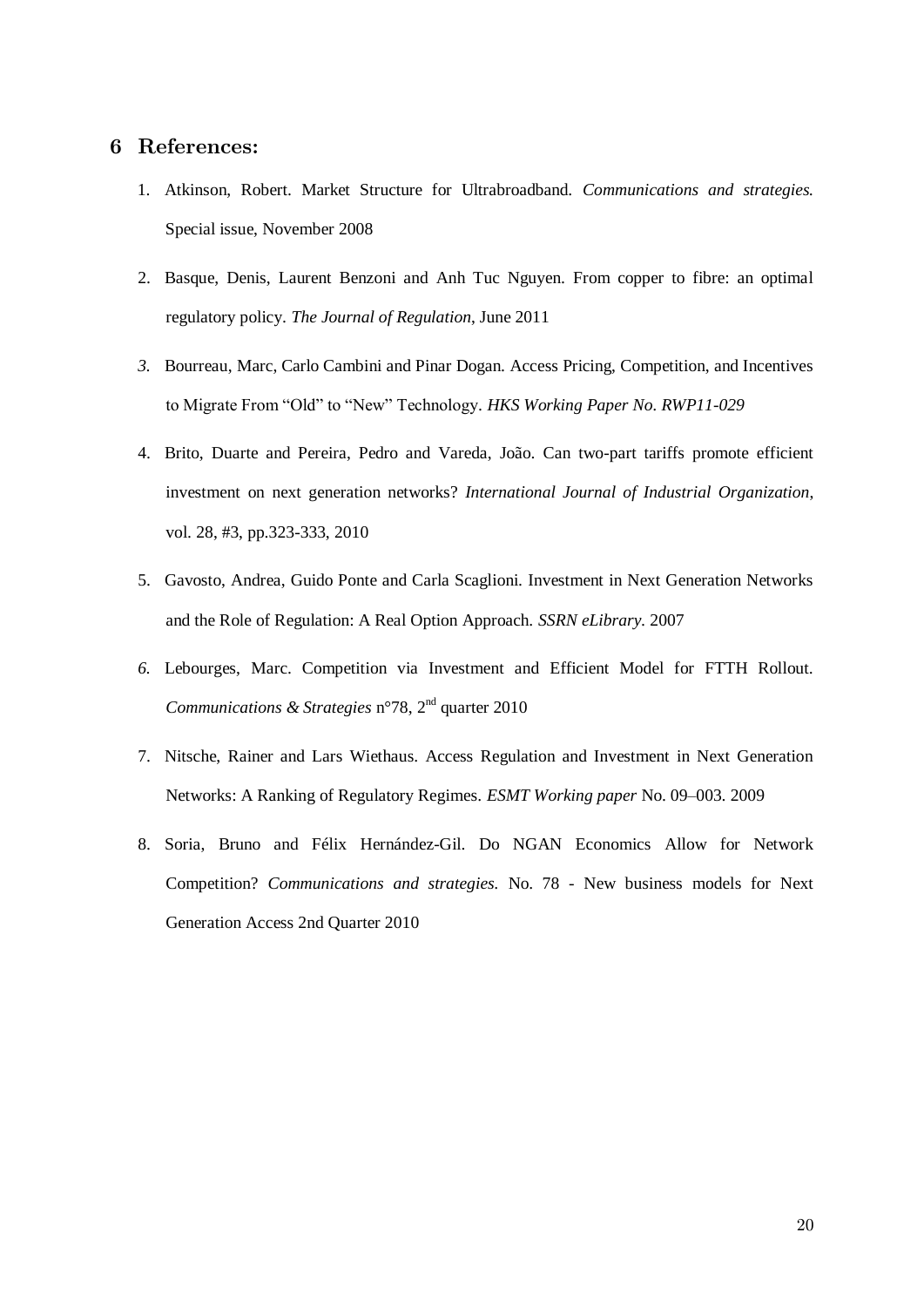# <span id="page-20-1"></span>7 Annex

### <span id="page-20-0"></span>Annex A. Data

We describe the data used in the model on fibre local loop parameters in France and its sources.

# Network data

The following data on future network configuration is available:

- total number of lines 32 million lines (Source : Notice explicative de l'outil de simulation de la tarification du génie civil de boucle locale en conduite de France Télécom - May 2010)
- number of meters of sewage used by the network

#### Geographic data

The geographic data was collected by Geocible, a firm specialised in geomarketing. For each municipality, the following data was available:

- Number of households in each municipality,
- Number of one-off houses.
- Number of apartment/office buildings,
- The surface of housing areas,
- Number of kilometres of routes inside housing areas,
- Number of kilometres of routes outside housing areas, leading to isolated buildings.

# Cost data

Investment costs of different network elements were provided by Bouygues Telecom, a French

telecommunications operator:

- Cost of ODF building and of different ODF components;
- Elements of horizontal cost for apartment/office buildings: subduct, cable, splicing, welding, reflectometry tests;
- Elements of horizontal cost for isolated buildings: poles and cables;
- Element of vertical cost;
- Cost of connecting flats/offices within building and of one-off houses.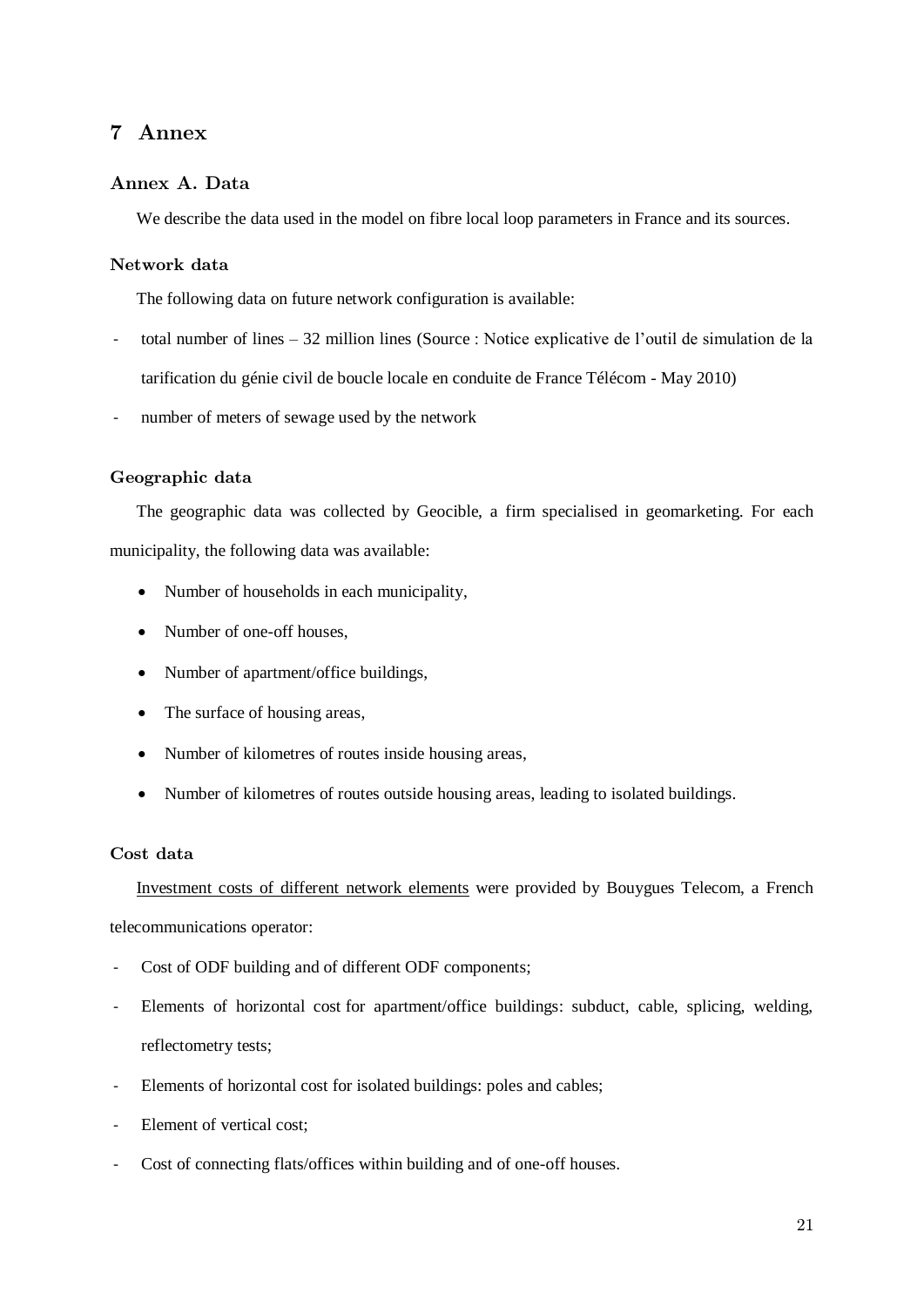Cable maintenance cost is estimated as 3% of CAPEX.

According to ARCEP's decision 05-0834, common costs are equal to 5.78% of other costs. This decision concerns the costs of a copper network, but parameters may serve to approximate the fibre network costs.

The data on WACC value and assets lifetime, which are necessary to calculate depreciation, are based on ARCEP's recommendations. ARCEP's decision 05-0834 fixes a lifetime of 25 years for local loop assets.

The base WACC is equal to 10.4% as recommended by ARCEP in its decision 2010-001 for the fixed telecommunications activities of France Telecom.

ARCEP in its decision n° 2009-1106 recommends to allow for a risk premium in non-dense areas where potential entry is possible. Recommended by ARCEP WACC level is  $15\%$ .<sup>1</sup> A German study published on the Bundesnetzagentur website (German telecommunications regulator) proposes to use a risk premium of 2.59%.<sup>2</sup> We take a 5% risk premium corresponding to  $WACC=15.4\%$ .

Duplication. We consider that multifibre is 30% more expensive than monofibre. This assumption is based on the cost data of the existing operators published in Annex 2 of « l'Offre de référence SFR d'accès aux immeubles FTTH V 1.0 – 18/02/2010 » and Annex 1- Prix of « Offre d'accès à la partie terminale des lignes de communication électroniques à très haut débit en fibre optique de France Télécom ».

Additional technology cost. There is no consensus on the cost of point-to-point technology compared to PON. Several studies mention that these costs are close. <sup>3</sup> Others claim that the additional investment is in in the range of  $10-25\%$ . For example, according to WIK<sup>4</sup>, P2P FTTH architecture requires less than 10% additional investment than the PON architecture; the result is based on

-

<sup>1</sup> ARCEP. Décision se prononçant sur une demande de règlement de différend opposant les sociétés Bouygues Telecom et France Télécom. Décision n° 2010-1232 en date du 16 novembre 2010

<sup>2</sup> Richard Stehle. Wissenschaftliches Gutachten zur Ermittlung des kalkulatorischen Zinssatzes, der den spezifischen Risiken des Breitbandausbaus Rechnung trägt. 24 Nov. 2010

<sup>&</sup>lt;sup>3</sup> See for example Allied Telesis. FTTx Solutions for Service Providers. 2009 and Metro Ethernet Forum "FTTH - Understanding which market scenarios are best served by active Ethernet point-to-point (EP2P) and which are best served by point-to-multipoint PON architectures" and IDATE Digiworld summit. FTTx economics: conditions for profitability.

<sup>4</sup> WIK-Consult. Study for the European Competitive Telecommunication Association (ECTA). The Economics of Next Generation Access - Final Report. September 10, 2008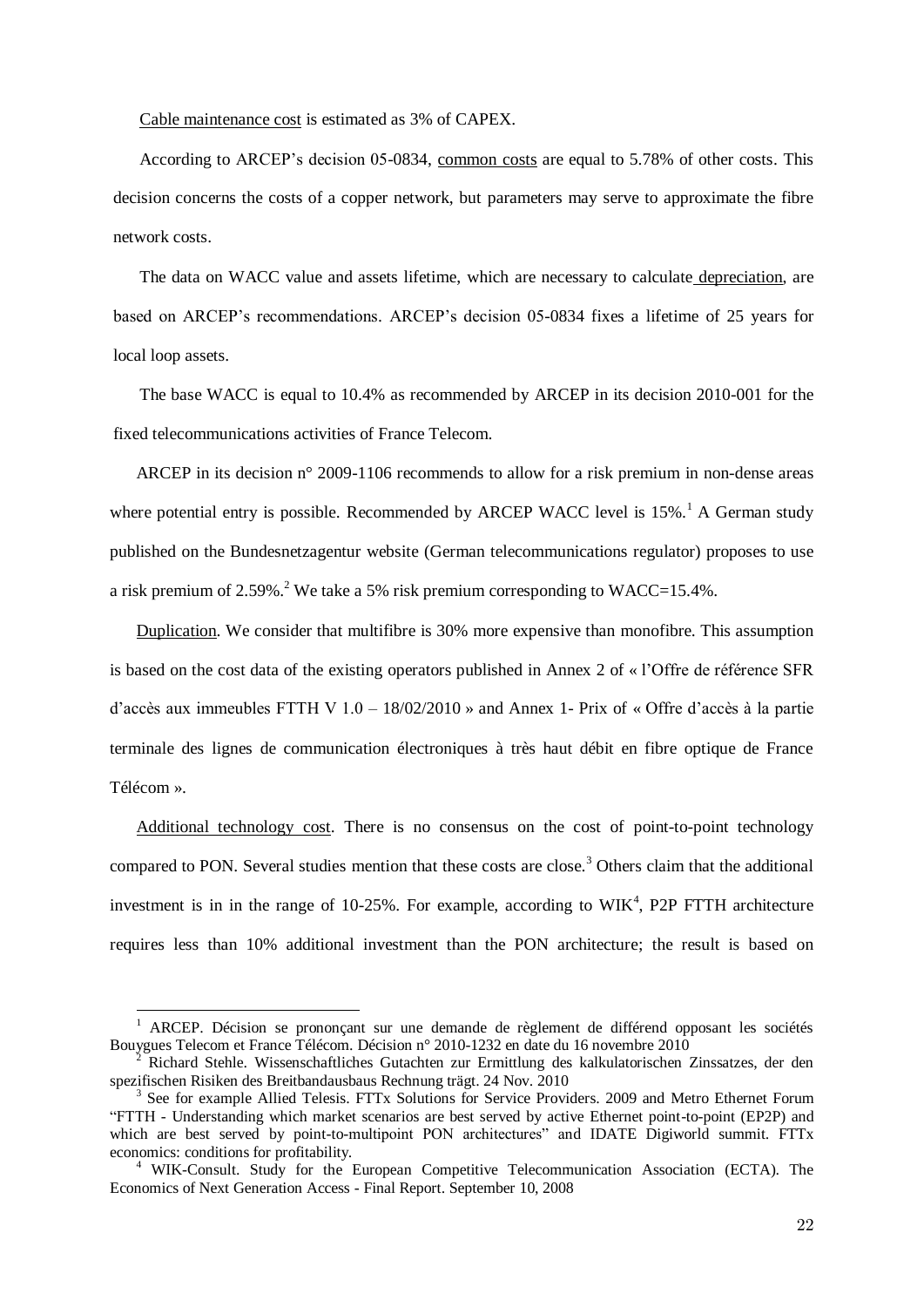modelling for a hypothetical European country. Kulkarni, El-Sayed, Gagen and Polonsky (2008)<sup>5</sup> find that in a dense urban area PON provides a CAPEX saving of about 20% compared to P2P (P2P was 25% more expensive than PON). A the same time, the OPEX modelling results show a saving of 55- 60% for GPON compared to P2P, mainly due to civil works rental but also to additional expense on maintenance. According to a study by Analysis Maison, in the UK CAPEX in PON is 18% higher than in point-to-point.<sup>6</sup> Some authors claim that the cost gap is significant. From the data published by Axione  $(2010)^7$ , it can be deduced that additional CAPEX of deploying point-to-point network is of 40%.

In our base case, we take an average estimate of 20% of additional cost applied to the horizontal cost since it mostly this cost that increases in point-to-point architecture.

 5 Samrat Kulkarni, Mohamed El-Sayed, Paul Gagen, Beth Polonsky « FTTH network economics: Key parameters impacting technology decisions » Telecommunications Network Strategy and Planning Symposium, 2008. Networks 2008. The 13th International, pp. 1-27, 2008

<sup>6</sup> Analysis Maison. Final report for the Broadband Stakeholder Group. The costs of deploying fibre-based next-generation broadband infrastructure. 8 September 2008

<sup>7</sup> Axione. Etude comparée de la mise en œuvre des architectures PON et point-à-point. 1 April 2010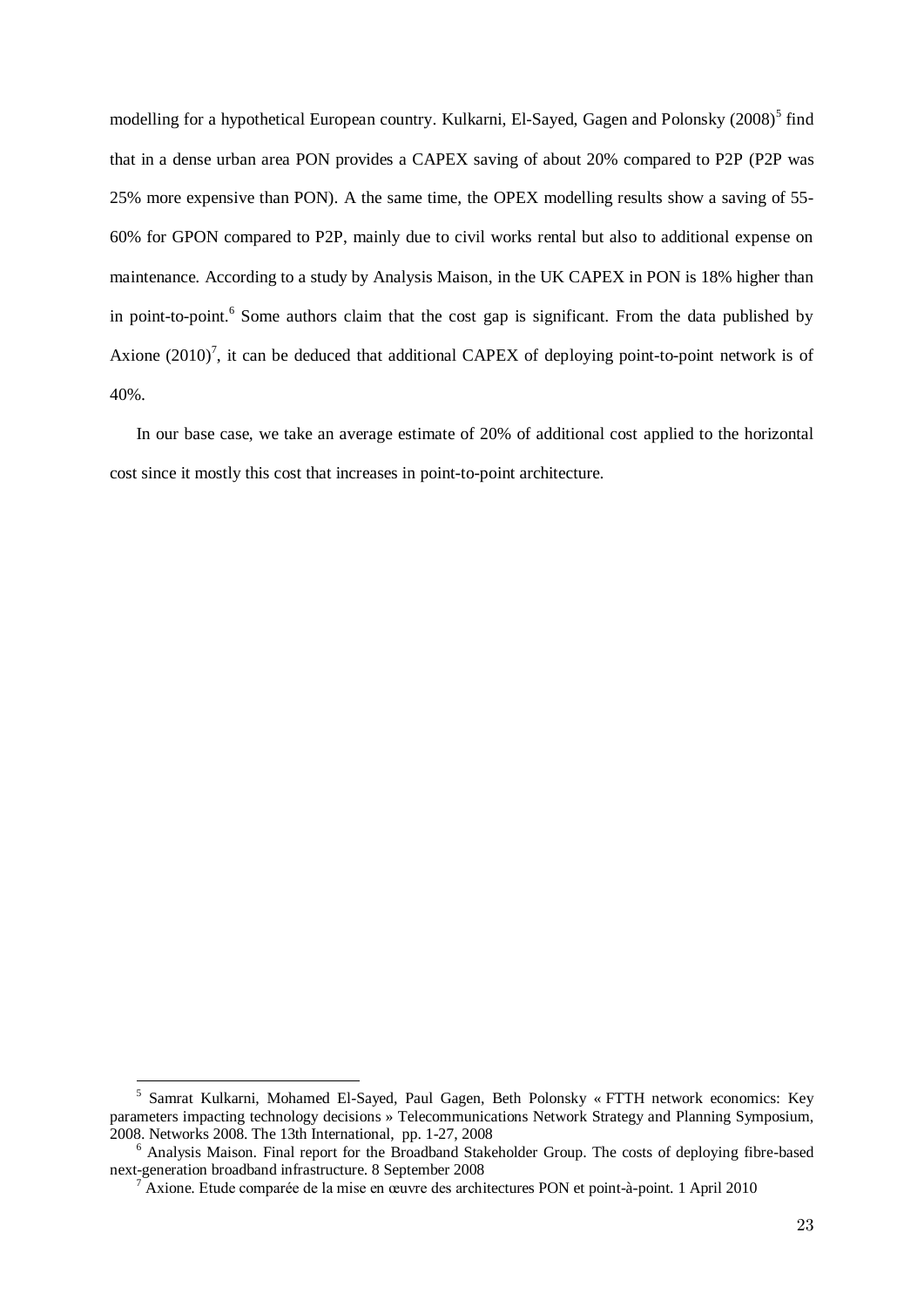#### <span id="page-23-0"></span>Annex B. Detailed model description

First, we explain how the network cost is calculated for PON technology and without duplication. Then, how this cost is calculated for point-to-point technology. Finally, we explain how the same cost is calculated with duplication.

#### Calculating costs for PON technology

The costs were calculated for each of 36,000 municipalities in France, and then the sum was taken to calculate the total cost.

The cost groups are considered in the following order:

- CAPEX: annualized costs of deployment;
- OPEX: operating costs;
- the part of common network costs allocated to local loop unbundling service.

### **CAPEX**

Hereby we explain how each cost category of CAPEX was calculated.

The territory of each community is divided between housing area – highly populated area, for example, a town centre – and isolated houses – those that are detached from housing area.





According to their characteristics, two types of buildings are considered:

- apartment/office building (multi-dwelling units) with several floors which host multiple households or firms and are necessarily situated in housing areas,
- one-off buildings.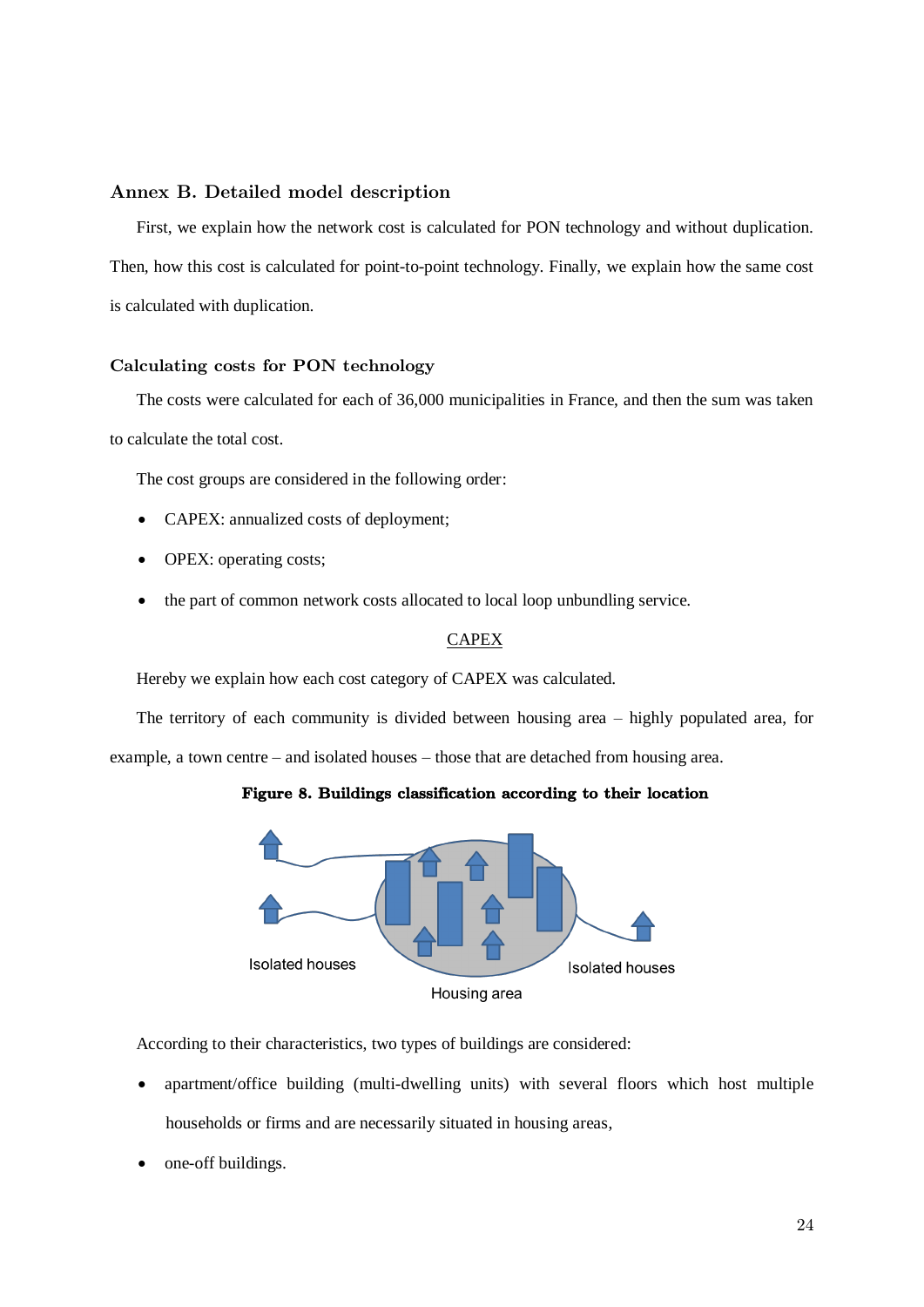The following scheme shows where each cost driver is situated in the network



# Figure 9. Cost drivers**'** position in the network

| #              | <b>Cost category</b>                  | <b>Calculation</b>                                                                                                                                                                                                                                                                                                                                                                                                                                                                                                                                                                                                                                                                                                                                                                                                                                                                                                                                                                                                                                                                                                                                                                                                                                                                                               |  |
|----------------|---------------------------------------|------------------------------------------------------------------------------------------------------------------------------------------------------------------------------------------------------------------------------------------------------------------------------------------------------------------------------------------------------------------------------------------------------------------------------------------------------------------------------------------------------------------------------------------------------------------------------------------------------------------------------------------------------------------------------------------------------------------------------------------------------------------------------------------------------------------------------------------------------------------------------------------------------------------------------------------------------------------------------------------------------------------------------------------------------------------------------------------------------------------------------------------------------------------------------------------------------------------------------------------------------------------------------------------------------------------|--|
|                |                                       | ODF                                                                                                                                                                                                                                                                                                                                                                                                                                                                                                                                                                                                                                                                                                                                                                                                                                                                                                                                                                                                                                                                                                                                                                                                                                                                                                              |  |
| $\mathbf{1}$   | ODF<br>accommodation<br>cost          | To calculate the total surface of buildings that are needed for ODF, we<br>multiply the total number of lines by surface needed per line $(2 \text{ m}^2 \text{ per})$<br>1,000 lines in PON). The cost includes buying and preparation of the<br>building. The unit price is equal to $\epsilon$ 7,500/m <sup>2</sup> in Paris and $\epsilon$ 5,500/m <sup>2</sup> in                                                                                                                                                                                                                                                                                                                                                                                                                                                                                                                                                                                                                                                                                                                                                                                                                                                                                                                                           |  |
| $\overline{2}$ | ODF equipment<br>cost                 | other municipalities. The unit cost of equipping is $\epsilon$ 2,570/m <sup>2</sup> .<br>ODF splitter: a splitter allows to join together 8 lines. So, the number<br>of couplers that are needed is calculated as the total number of fibre<br>lines divided by 8. The unit cost of a coupler including buying and<br>installing is equal to $£120$ .<br>Optical rack:<br>Splicing: one drawer may contain 144 fibre lines (2 drawers<br>per transport cable). The cost per drawer is $\epsilon$ 1,491.<br>Splitters: each splitter may contain 64 fibre lines. The cost per<br>drawer is $€1,748$ .<br>pigtails (a cable fitted with a connector at one end and bare<br>fibre at the other. The non-connectorised end ('the pigtail') is<br>intended to be permanently attached to a component or terminal.)<br>Bays. For each municipality, the number of ODFs needed to connect<br>subscribers is calculated taking 10,000 subscribers per ODF outside<br>Paris and 20,000 subscribers in Paris. Fibre lines are grouped in cables<br>containing 288 fibre lines in PON. Based on this number of fibre lines<br>arriving to each ODF, it is possible to deduce the number of fibre<br>cables arriving to each ODF. For each cable, a bay should be installed.<br>The unit price of a bay is $\epsilon$ 1,723. |  |
|                |                                       | Cost of connecting in ODF. For each transport cable identified above, a<br>connection cost is added. This cost is $\epsilon$ 3,628/cable.                                                                                                                                                                                                                                                                                                                                                                                                                                                                                                                                                                                                                                                                                                                                                                                                                                                                                                                                                                                                                                                                                                                                                                        |  |
|                |                                       | Horizontal cost                                                                                                                                                                                                                                                                                                                                                                                                                                                                                                                                                                                                                                                                                                                                                                                                                                                                                                                                                                                                                                                                                                                                                                                                                                                                                                  |  |
| 3              | Horizontal<br>cost (study,            | This cost includes multiple cost items :                                                                                                                                                                                                                                                                                                                                                                                                                                                                                                                                                                                                                                                                                                                                                                                                                                                                                                                                                                                                                                                                                                                                                                                                                                                                         |  |
|                | supply<br>and<br>laying)<br>for       | For transport network (near ODF)                                                                                                                                                                                                                                                                                                                                                                                                                                                                                                                                                                                                                                                                                                                                                                                                                                                                                                                                                                                                                                                                                                                                                                                                                                                                                 |  |
|                | housing<br>areas<br>including cost of | Cost of laying of subduct $\epsilon$ 6/m/line<br>$\circ$                                                                                                                                                                                                                                                                                                                                                                                                                                                                                                                                                                                                                                                                                                                                                                                                                                                                                                                                                                                                                                                                                                                                                                                                                                                         |  |
|                | connecting<br>buildings (civil        | Cost of cable and of their laying $E8/m$ /line<br>$\circ$<br>Costs of big splicing box (used to connect cables<br>$\circ$                                                                                                                                                                                                                                                                                                                                                                                                                                                                                                                                                                                                                                                                                                                                                                                                                                                                                                                                                                                                                                                                                                                                                                                        |  |
|                | engineering)                          |                                                                                                                                                                                                                                                                                                                                                                                                                                                                                                                                                                                                                                                                                                                                                                                                                                                                                                                                                                                                                                                                                                                                                                                                                                                                                                                  |  |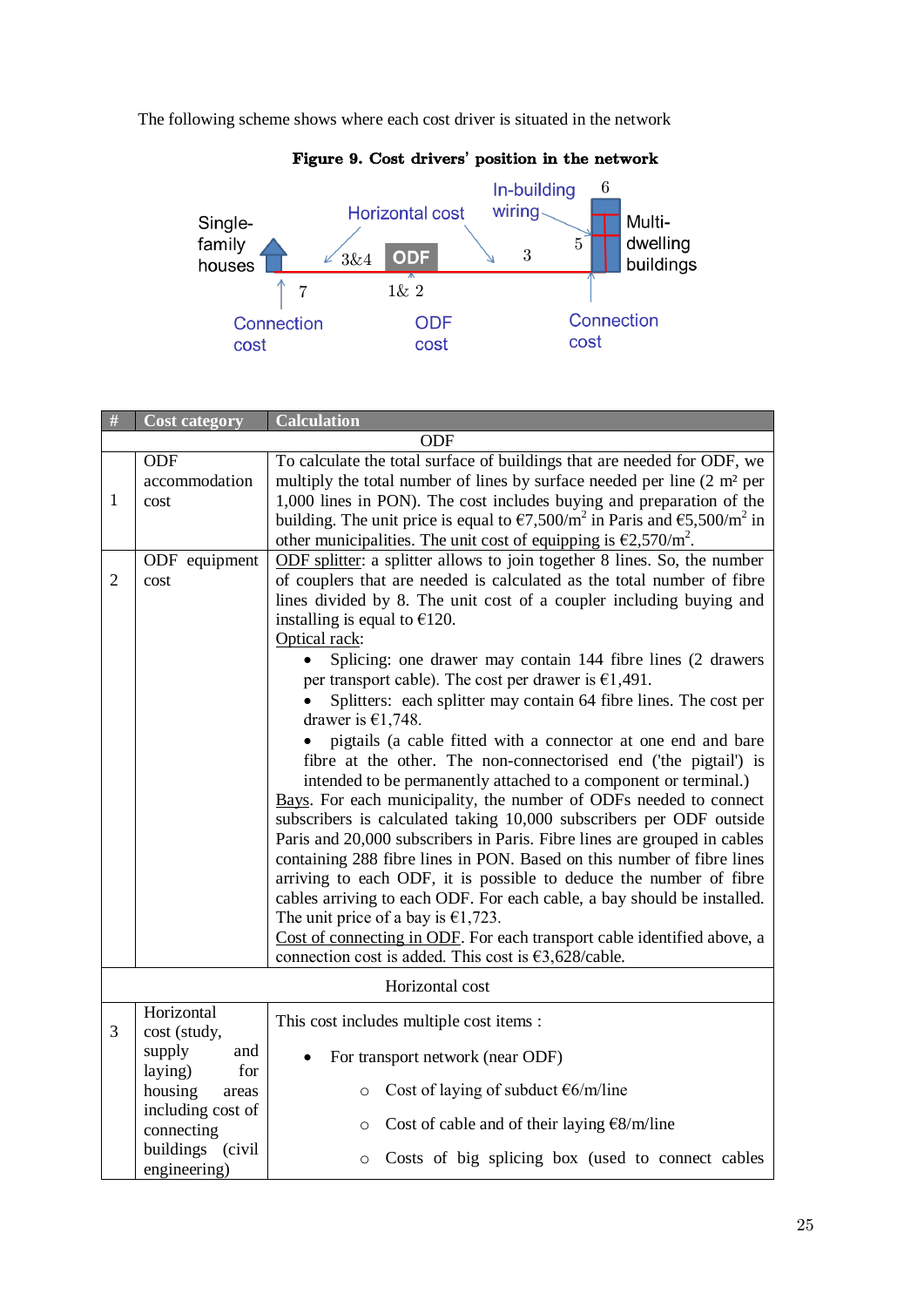|   |                                                                           | between themselves): $\epsilon$ 2,600/box                                                                                                                                                                                                                                                                                                                                                                                                                                                                                                                                                                                                                                                                                      |
|---|---------------------------------------------------------------------------|--------------------------------------------------------------------------------------------------------------------------------------------------------------------------------------------------------------------------------------------------------------------------------------------------------------------------------------------------------------------------------------------------------------------------------------------------------------------------------------------------------------------------------------------------------------------------------------------------------------------------------------------------------------------------------------------------------------------------------|
|   |                                                                           | The number of boxes is calculated as the<br>product of number of ODFs and the number of<br>transport cables in ODF                                                                                                                                                                                                                                                                                                                                                                                                                                                                                                                                                                                                             |
|   |                                                                           | Cost of small splicing box $\epsilon$ 29.7/box<br>$\circ$                                                                                                                                                                                                                                                                                                                                                                                                                                                                                                                                                                                                                                                                      |
|   |                                                                           | There is one small splicing box per 12 fibre<br>lines                                                                                                                                                                                                                                                                                                                                                                                                                                                                                                                                                                                                                                                                          |
|   |                                                                           | Cost of welding $\epsilon$ 2,016 per 288 fibre lines<br>O                                                                                                                                                                                                                                                                                                                                                                                                                                                                                                                                                                                                                                                                      |
|   |                                                                           | Cost of reflectometry tests on fibre, $\epsilon$ 16.7/fibre<br>$\circ$                                                                                                                                                                                                                                                                                                                                                                                                                                                                                                                                                                                                                                                         |
|   |                                                                           | For distribution network (near buildings)                                                                                                                                                                                                                                                                                                                                                                                                                                                                                                                                                                                                                                                                                      |
|   |                                                                           | Cost of laying of sub-duct $\epsilon$ 6/m/line<br>$\circ$                                                                                                                                                                                                                                                                                                                                                                                                                                                                                                                                                                                                                                                                      |
|   |                                                                           | Cost of cables and their laying $\epsilon$ 3/m/line<br>O                                                                                                                                                                                                                                                                                                                                                                                                                                                                                                                                                                                                                                                                       |
|   |                                                                           | Cost of splicing box: $\epsilon$ 399/box<br>O                                                                                                                                                                                                                                                                                                                                                                                                                                                                                                                                                                                                                                                                                  |
|   |                                                                           | Cost of welding $E21$ per 48 fibre lines.<br>O                                                                                                                                                                                                                                                                                                                                                                                                                                                                                                                                                                                                                                                                                 |
|   |                                                                           | For the network connecting buildings                                                                                                                                                                                                                                                                                                                                                                                                                                                                                                                                                                                                                                                                                           |
|   |                                                                           | Cost of laying distribution cables (12 fibre) at<br>$\circ$<br>$E3/m$ line                                                                                                                                                                                                                                                                                                                                                                                                                                                                                                                                                                                                                                                     |
|   |                                                                           | The cost of connecting is equal to $\epsilon$ 1,500 per multi-dwelling building<br>and $\epsilon$ 520 per single-family house (labour force for building civil<br>engineering).                                                                                                                                                                                                                                                                                                                                                                                                                                                                                                                                                |
| 4 | Horizontal<br>cost (study,<br>supply<br>and<br>laying)<br>for<br>isolated | Outside the housing areas, fibre is installed on poles. It is supposed that<br>operators install its own poles which cost $\epsilon$ 9.08 per meter of cable<br>including installation (decomposed in $\epsilon$ 3.50 for cables and $\epsilon$ 5.58 for<br>poles).                                                                                                                                                                                                                                                                                                                                                                                                                                                            |
|   | buildings                                                                 | In-building wiring and connection                                                                                                                                                                                                                                                                                                                                                                                                                                                                                                                                                                                                                                                                                              |
|   | Vertical cost                                                             | The vertical cost concerns only multi-dwelling units and includes two                                                                                                                                                                                                                                                                                                                                                                                                                                                                                                                                                                                                                                                          |
| 5 |                                                                           | elements.<br>Cost of deploying at the building entry<br>1.<br>For each municipality, the number of multi-dwelling buildings is<br>multiplied by the average distance between the entry to the building<br>and the in-building box estimated at 20 m per building. This distance is<br>multiplied by unit cost of supplying and pulling the fibre cable (12<br>fibre) $2.8 \text{ } \infty$ /m.<br>2.<br>Vertical cost proper<br>The cost corresponds to the cost of deploying fibre in rise pipe of a<br>building. It is supposed that all firms are situated in multi-dwelling<br>buildings. For each French municipality, the total number of firms and<br>households in multi-dwelling buildings is calculated. The cost of |
|   |                                                                           | deploying in rise pipe was calculated based on<br>The cost function of rise pipe per subscriber is calculated based on data<br>supplied by Bouygues Telecom on municipalities of Roubaix,                                                                                                                                                                                                                                                                                                                                                                                                                                                                                                                                      |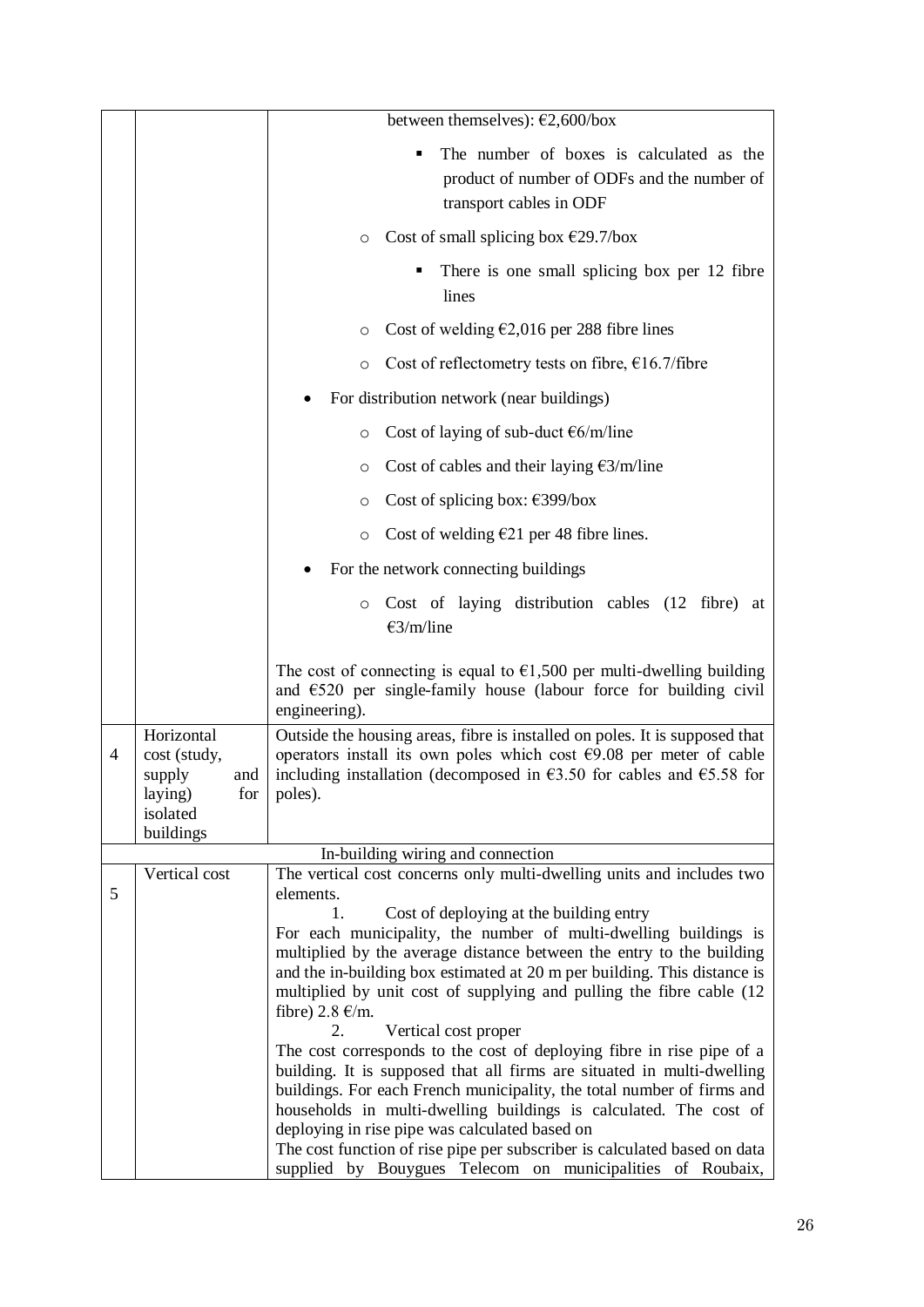|   |                                                              | Villeurbanne and Paris.                                                                                                                                                                                                                                      |
|---|--------------------------------------------------------------|--------------------------------------------------------------------------------------------------------------------------------------------------------------------------------------------------------------------------------------------------------------|
|   |                                                              | The cost function allows to calculate the vertical cost for each                                                                                                                                                                                             |
|   |                                                              | municipality depending on the number of subscribers per building.                                                                                                                                                                                            |
| 6 | Cost of<br>connecting<br>flats/offices<br>within building    | The cost of connecting a flat in multi-dwelling building is $\epsilon$ 200 (half of<br>this cost is already included in vertical cost).                                                                                                                      |
|   | Cost of<br>connecting<br>clients in single-<br>family houses | The cost of connecting a single-family house is $\epsilon$ 200.                                                                                                                                                                                              |
|   | $\mathbf{r}$ and $\mathbf{r}$                                | $\cdot$ $\cdot$<br>$\sim$ $\sim$ $\sim$<br><b>The Contract Contract Contract Contract Contract Contract Contract Contract Contract Contract Contract Contract</b><br>and the state of the state of the state of<br>$\cdot$ $\cdot$ $\cdot$ $\cdot$<br>$\sim$ |

The depreciation method is such that payment is stable over the years. Capital cost is calculated

with WACC=10.40%.

# **OPEX**

| Cost category     |               | <b>Calculation</b>                                                |
|-------------------|---------------|-------------------------------------------------------------------|
| Cable maintenance |               | 3% of CAPEX. This proportion holds for copper and in practice     |
|                   |               | may become even lower for fibre since the latter is less sensible |
|                   |               | to bad weather                                                    |
| Civil engineering | Ducts rental  | To deploy underground fibre lines and connect multi-flat          |
| rental            |               | buildings, the ducts of France Telecom are used. The              |
|                   |               | corresponding rental price is calculated as the number of lines   |
|                   |               | that are not served by sewage, multiplied by the rental price per |
|                   |               | line, which decreases with density                                |
|                   | Sewage rental | In Paris, Neuilly and Levallois, sewage is used to pose fibre.    |
|                   |               | The corresponding rental payment is calculated as the total       |
|                   |               | number of meters of sewage used multiplied by price per meter     |

#### Common costs

The cost is equal to 5.78% of all the other costs (annuity, cable maintenance and civil engineering

rental).

# Calculating costs in monopoly (point-to-point technology)

The total cost is divided by the total number of lines to get the average cost of premises connected.

The technology used is point-to-point.

#### **CAPEX**

| # | <b>Cost category</b>  | <b>Calculation</b> |  |
|---|-----------------------|--------------------|--|
|   | ODF                   |                    |  |
|   | ODF accomodation cost | Same as in PON     |  |
|   |                       |                    |  |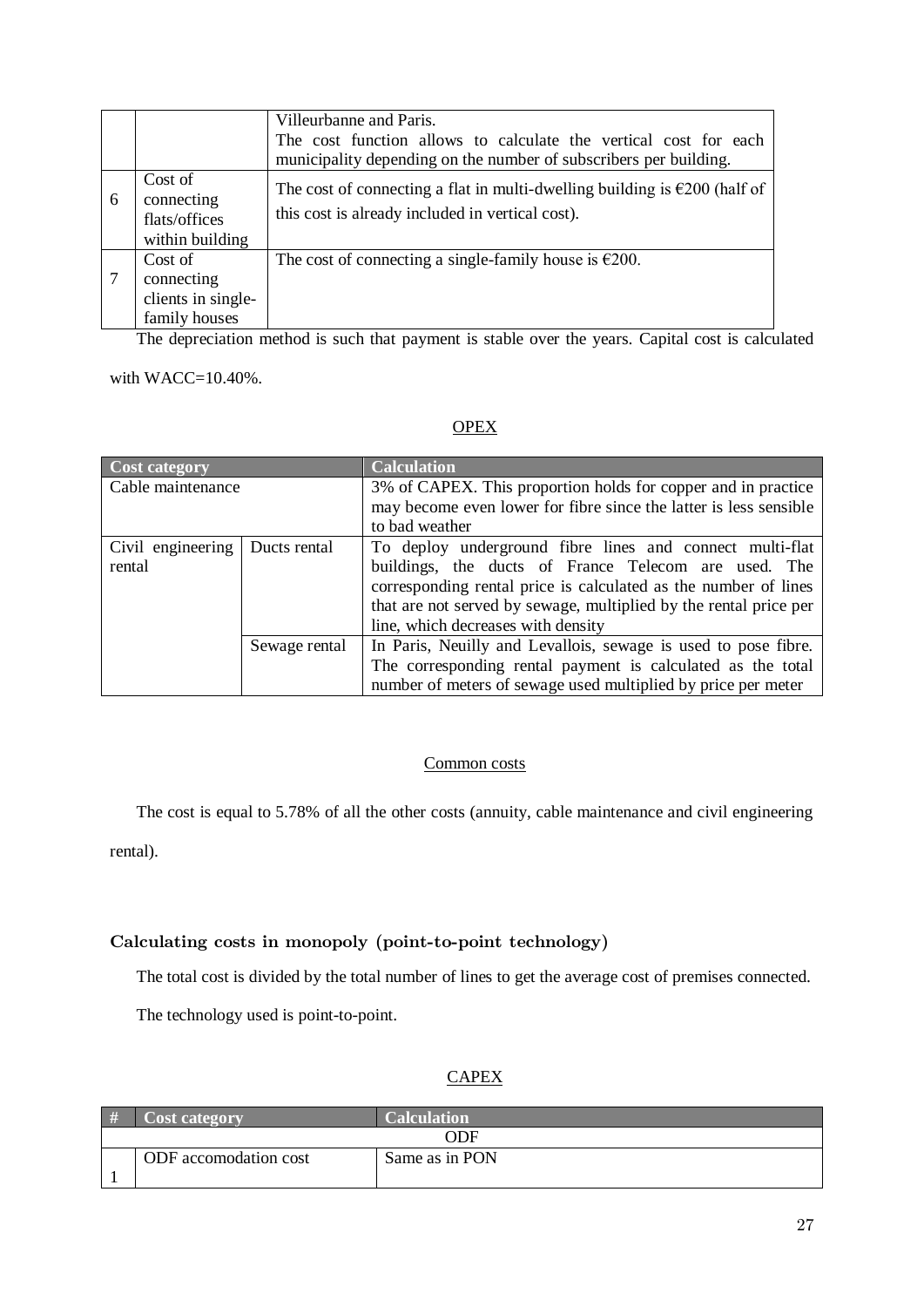|   | ODF equipment cost                                                                                           | Same as in PON                                                                                                                                                                                                                                                    |
|---|--------------------------------------------------------------------------------------------------------------|-------------------------------------------------------------------------------------------------------------------------------------------------------------------------------------------------------------------------------------------------------------------|
| 2 |                                                                                                              |                                                                                                                                                                                                                                                                   |
|   |                                                                                                              | Horizontal cost                                                                                                                                                                                                                                                   |
| 3 | Horizontal cost (study, supply<br>and laying) for housing areas<br>including cost of connecting<br>buildings | Includes two subcategories:<br>connection cost is the same as in PON technology<br>$\bullet$<br>remaining costs are constituted mainly of cable costs<br>٠<br>and need to be increased by 20% in point-to-point<br>technology because of a greater cable capacity |
| 4 | Horizontal cost (study, supply<br>isolated<br>for<br>laying)<br>and<br>buildings                             | Includes two subcategories:<br>pole price is the same as in PON<br>cable price is increased by 20% because of a greater<br>$\bullet$<br>cable capacity                                                                                                            |
|   |                                                                                                              | In-building wiring and connection                                                                                                                                                                                                                                 |
| 5 | Vertical cost                                                                                                | Same as in PON                                                                                                                                                                                                                                                    |
| 6 | Cost of connecting flats/offices<br>within multi-dwelling building                                           | Same as in PON                                                                                                                                                                                                                                                    |
|   | Cost of connecting clients in<br>single-family houses                                                        | Same as in PON                                                                                                                                                                                                                                                    |

Capital cost is calculated with WACC=10.40%.

#### **OPEX**

| Cost category                  |  | <b>Calculation</b> |
|--------------------------------|--|--------------------|
| Cable maintenance              |  | Same as in PON     |
| Civil engineering Ducts rental |  | Same as in PON     |
| Sewage rental<br>rental        |  | Same as in PON     |

#### Common costs

The cost is the same as in PON.

# Calculating cost in competition (PON technology in dense areas and point-topoint technology in non-dense areas)

We suppose that several providers are operating in dense areas. That is why certain infrastructure elements are duplicated and the corresponding costs must be multiplied by competitors' number. We suppose that the infrastructure is doubled in all the dense areas, so that there is competition for every customer. The technology used in non-dense areas is point-to-point, the same as in the monopoly model, in order to allow for a simpler unbundled access. The technology used in non-dense areas is GPON since there is no need for unbundled access.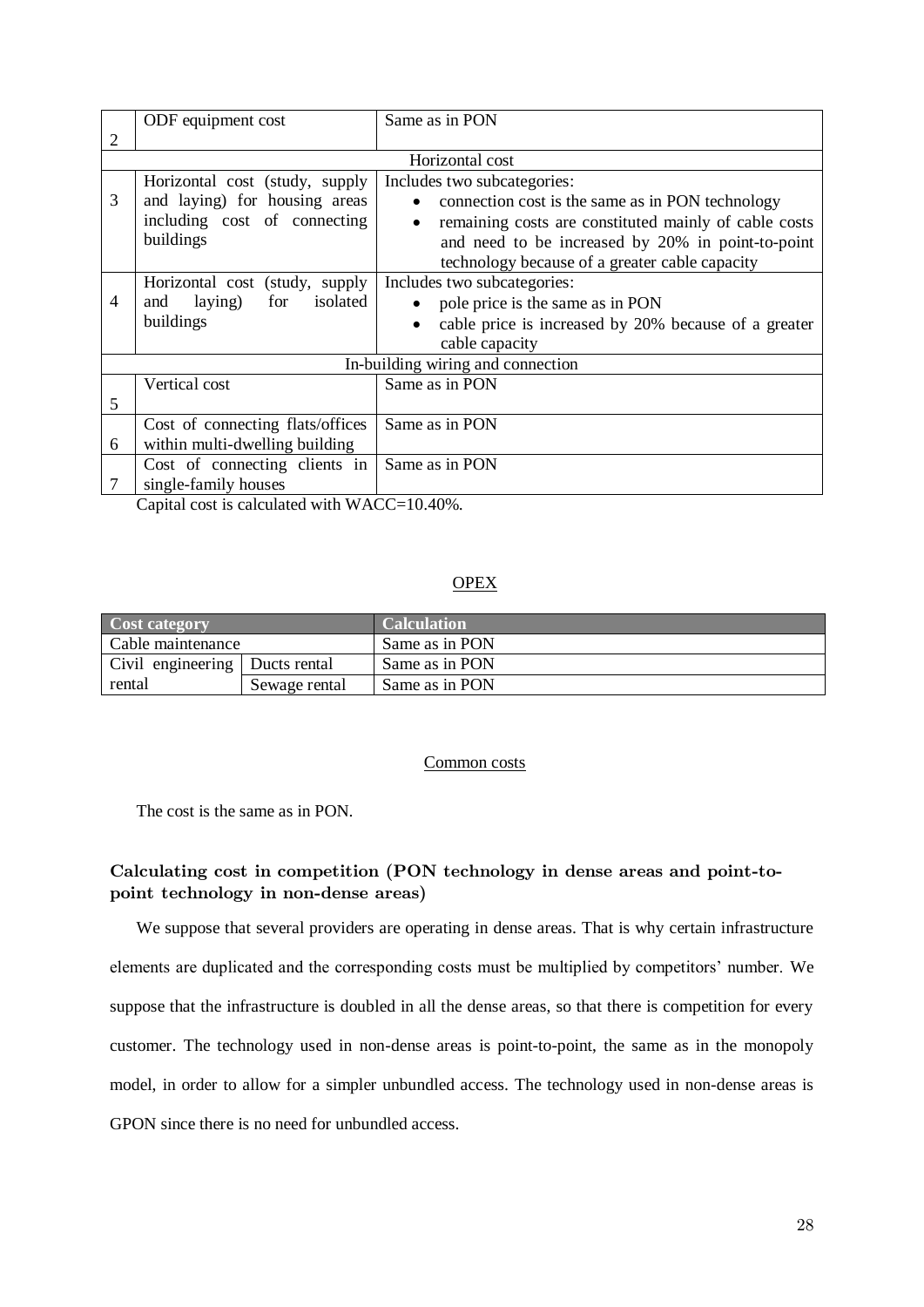To calculate the average, the total cost, CAPEX plus OPEX, is divided by the total number of lines.

# **CAPEX**

| #              | <b>Cost category</b>        | <b>Calculation</b>                                                    |
|----------------|-----------------------------|-----------------------------------------------------------------------|
|                |                             | ODF                                                                   |
|                | <b>ODF</b><br>accommodation | The cost is equal to                                                  |
| 1              | cost                        | the monopoly cost multiplied by the number of operators in            |
|                |                             | dense areas                                                           |
|                |                             | the monopoly cost in non-dense areas                                  |
|                | ODF equipment cost          | The cost is equal to                                                  |
| $\overline{2}$ |                             | the monopoly cost multiplied by the number of operators in            |
|                |                             | dense areas:                                                          |
|                |                             | the monopoly cost in non-dense areas                                  |
|                |                             | Horizontal cost                                                       |
|                | Horizontal cost (study,     | This cost is divided into two subcategories – connection cost and the |
| 3              | supply and laying) for      | rest – which are treated differently.                                 |
|                | housing area including      | The cost is equal to                                                  |
|                | cost of<br>connecting       | the monopoly cost multiplied by the number of operators and           |
|                | buildings                   | corrected for technology (PON 20% less expensive than Pt to Pt)       |
|                |                             | in dense areas:                                                       |
|                |                             | the monopoly cost in non-dense areas.                                 |
|                | Horizontal cost (study,     | The cost is the same as in monopoly                                   |
| $\overline{4}$ | supply and laying) for      |                                                                       |
|                | isolated buildings          |                                                                       |
|                |                             | In-building wiring and connection                                     |
|                | Vertical cost               | The monopoly cost is increased by 30% to account for multifibre       |
| 5              |                             |                                                                       |
|                | connecting<br>Cost<br>of    | The monopoly cost is increased by 15% to account for multifibre       |
| 6              | flats/offices<br>within     |                                                                       |
|                | multi-dwelling              |                                                                       |
|                | building                    |                                                                       |
|                | Cost of<br>connecting       | The cost is the same as in monopoly                                   |
| $\tau$         | clients in single-family    |                                                                       |
|                | houses                      |                                                                       |

In dense areas, the following costs increase proportionally to the number of operators:

- ODF accommodation cost,
- ODF equipment cost,
- horizontal cost.

Costs that increase compared to the sole network because of the need to deploy multi-fibre in

dense areas:

- cost of vertical network,
- connecting flats within building.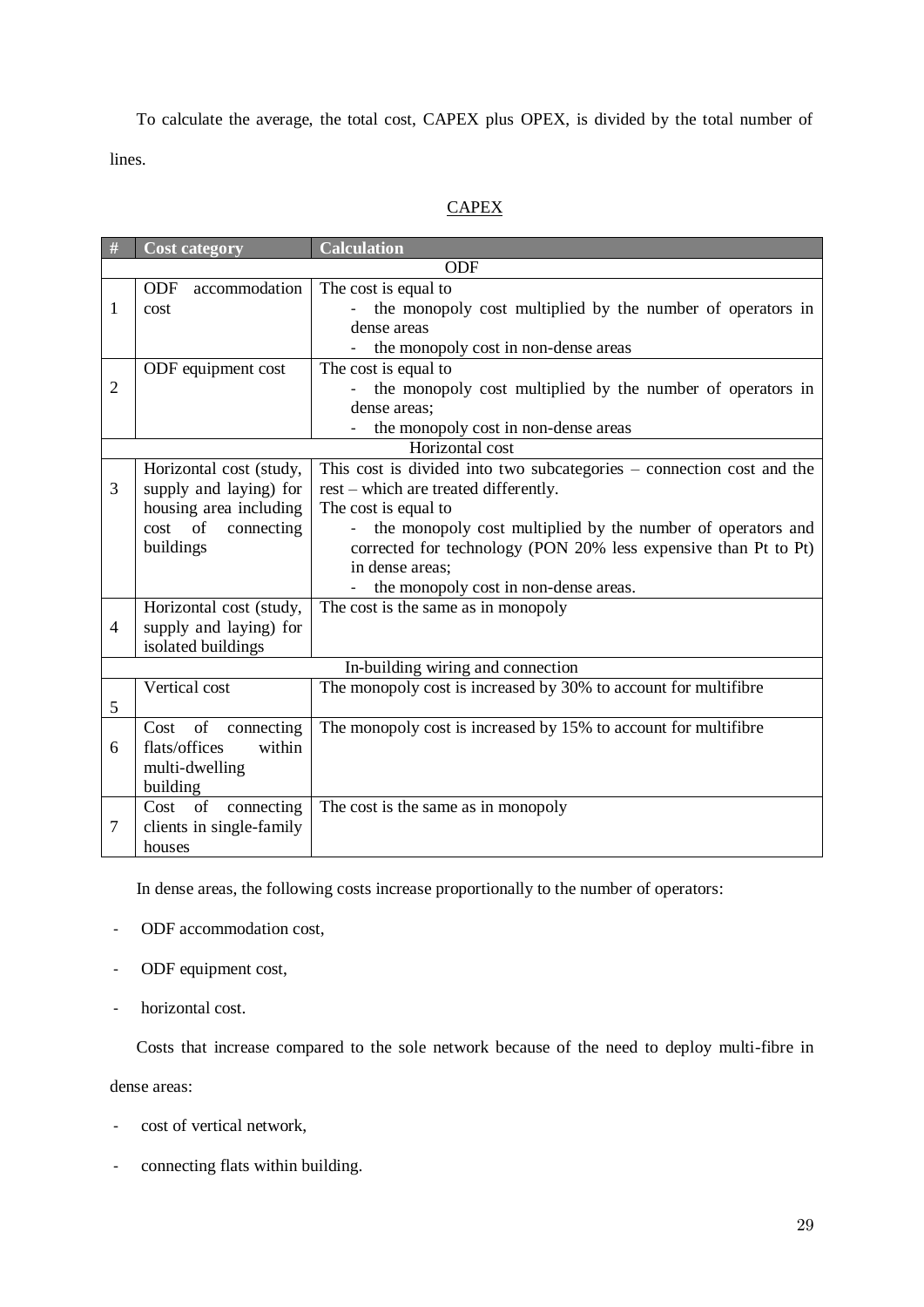Costs that become lower thanks to using PON instead of point-to-point technology in dense areas:

- horizontal cost (study, supply and laying) for housing area excluding cost of connecting buildings
- horizontal cost (study, supply and laying) for isolated buildings cable costs only

The capital cost is calculated with WACC=10.40% in dense areas and WACC=15.40% in nondense areas.

**OPEX** 

| Cost category        |               | <b>Calculation</b>                                                                                                             |
|----------------------|---------------|--------------------------------------------------------------------------------------------------------------------------------|
| Cable maintenance    |               | The cost is equal to                                                                                                           |
|                      |               | - the monopoly cost multiplied by the number of<br>operators in dense areas;<br>the monopoly cost in non-dense areas<br>$\sim$ |
| engineering<br>Civil | Ducts rental  | The cost is the same as in monopoly                                                                                            |
| rental               | Sewage rental | The cost is multiplied by the number of operators                                                                              |

### Common costs

These costs are the same as in monopoly.